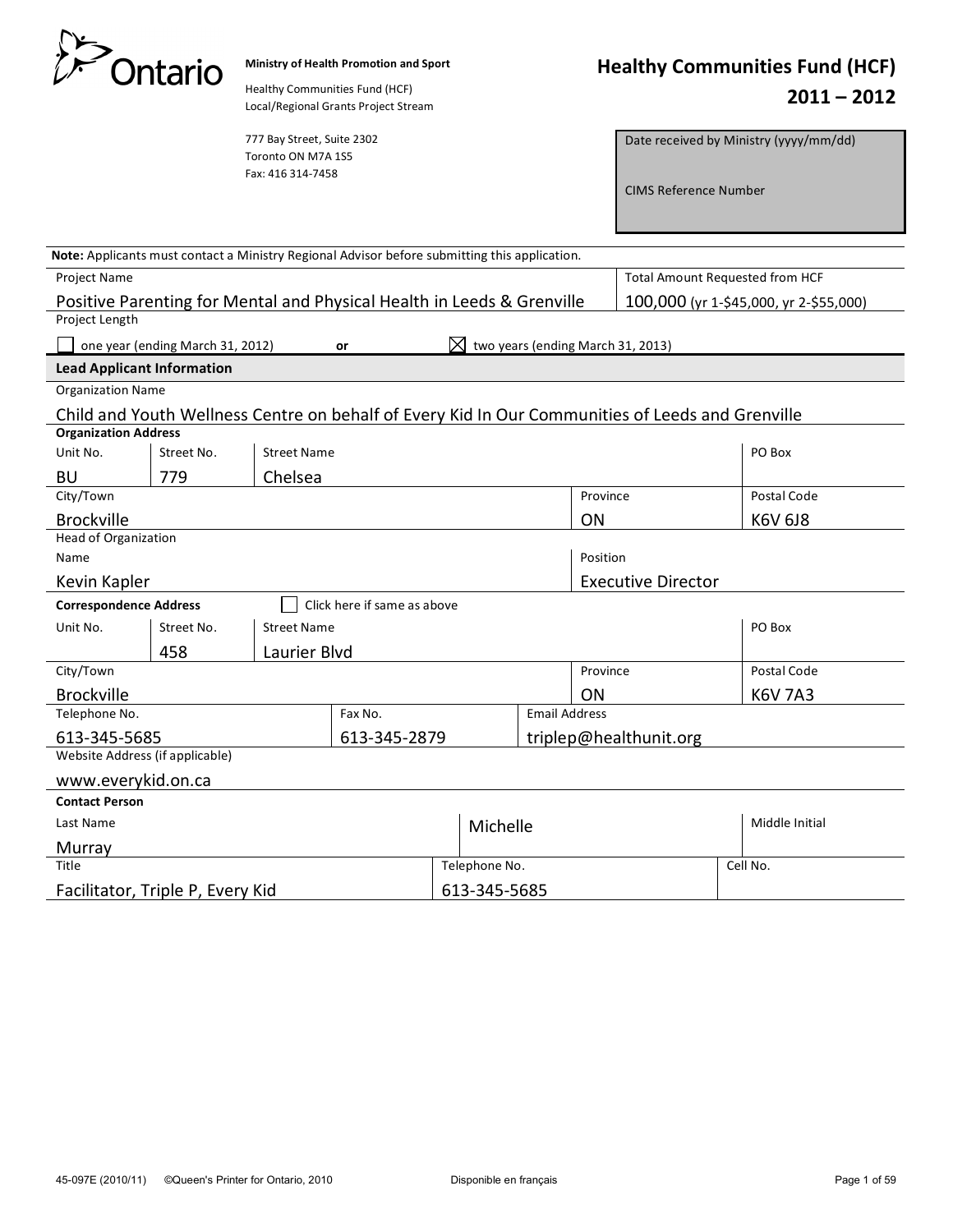| Type of Organization (please select one)                                                                    |                                    |  |  |  |
|-------------------------------------------------------------------------------------------------------------|------------------------------------|--|--|--|
| Municipality                                                                                                |                                    |  |  |  |
| population 20,000 or less                                                                                   |                                    |  |  |  |
| population of over 20,000 (based on 2006 Canada Census Data)                                                |                                    |  |  |  |
| Local Services Board in an unorganized territory                                                            |                                    |  |  |  |
| <b>First Nation Communities</b>                                                                             |                                    |  |  |  |
| Aboriginal not-for-profit organization that is incorporated in Ontario                                      |                                    |  |  |  |
| <b>College or University</b>                                                                                |                                    |  |  |  |
| <b>Conservation Authority</b>                                                                               |                                    |  |  |  |
| $\boxtimes$ Incorporated not-for-profit in Ontario:                                                         |                                    |  |  |  |
| $\boxtimes$ Regional or local mandate                                                                       |                                    |  |  |  |
| Is your organization or group located in a municipality with a population of (select applicable box below): |                                    |  |  |  |
| population 20,000 or less                                                                                   |                                    |  |  |  |
| $\boxtimes$ population of over 20,000 (based on 2006 Canada Census Data)                                    |                                    |  |  |  |
| Incorporation No.                                                                                           | Date of Incorporation (yyyy/mm/dd) |  |  |  |
|                                                                                                             |                                    |  |  |  |

## STEP  $1 \rightarrow$  Read the Healthy Communities Fund (HCF) Local/Regional Grants Guidelines.

Read the 2011-12 HCF Grants Project Stream Program Guidelines. (available for download on the Ministry of Health Promotion and Sport's website at http://www.mhp.gov.on.ca/en/healthy-communities/hcf/default.asp) to determine if your organization is eligible and whether your project fits with the Ministry's granting priorities and assessment criteria.

## **STEP 2**  $\rightarrow$  **Contact a Ministry Regional Advisor.**

Speak with a Ministry Regional Advisor to discuss your proposal before submitting an application. You may get the contact information for your local Regional Advisor by visiting www.apps.mci.gov.on.ca/rsbcl/en/MainSearch.aspx, or contact one of the following

# **Regional Offices:**

| Central Region: | 1877395-4105  |
|-----------------|---------------|
| East Region:    | 1800 267-9340 |
| North Region:   | 1800 465-6861 |
| West Region:    | 1800 265-2189 |

### $STEP$  3  $\rightarrow$  Complete your application.

- Applications must be submitted, in either English or French, on this form. Applications submitted on any other form will not be accepted. Application forms are available from Ministry staff, or on the Ministry website at http://www.mhp.gov.on.ca/en/healthycommunities/hcf/default.asp.
- Answer each question fully or indicate "not-applicable" if the question is not relevant or does not apply to your proposed project. Ensure that each question is answered directly and adequately. Answers may vary in length depending on the nature of your project.
- Please provide reasons and supporting data where applicable to support your application. For example, demonstrate why your project addresses Ministry priorities, is needed by and will make a difference to the community.
- Gather/prepare all **mandatory attachments** as outlined on the last page.
- Provide copies of this application to their identified Community Partner(s).

### **STEP 4**  $\rightarrow$  **Submit your application.**

- Send two (2) hardcopies of the completed application form, including all of the mandatory attachments, directly to the office of the Regional Advisor you have been working with throughout the consulting period by **Monday February 14, 2011 at 4:00 pm (Local Time)**.
- The application must be signed by an authorized signing officer on behalf of your organization.
- Please do not bind or cover your application in any way.
- Emailed or faxed copies will not be considered complete.

\*Note: Ministry consideration of your application does not guarantee funding.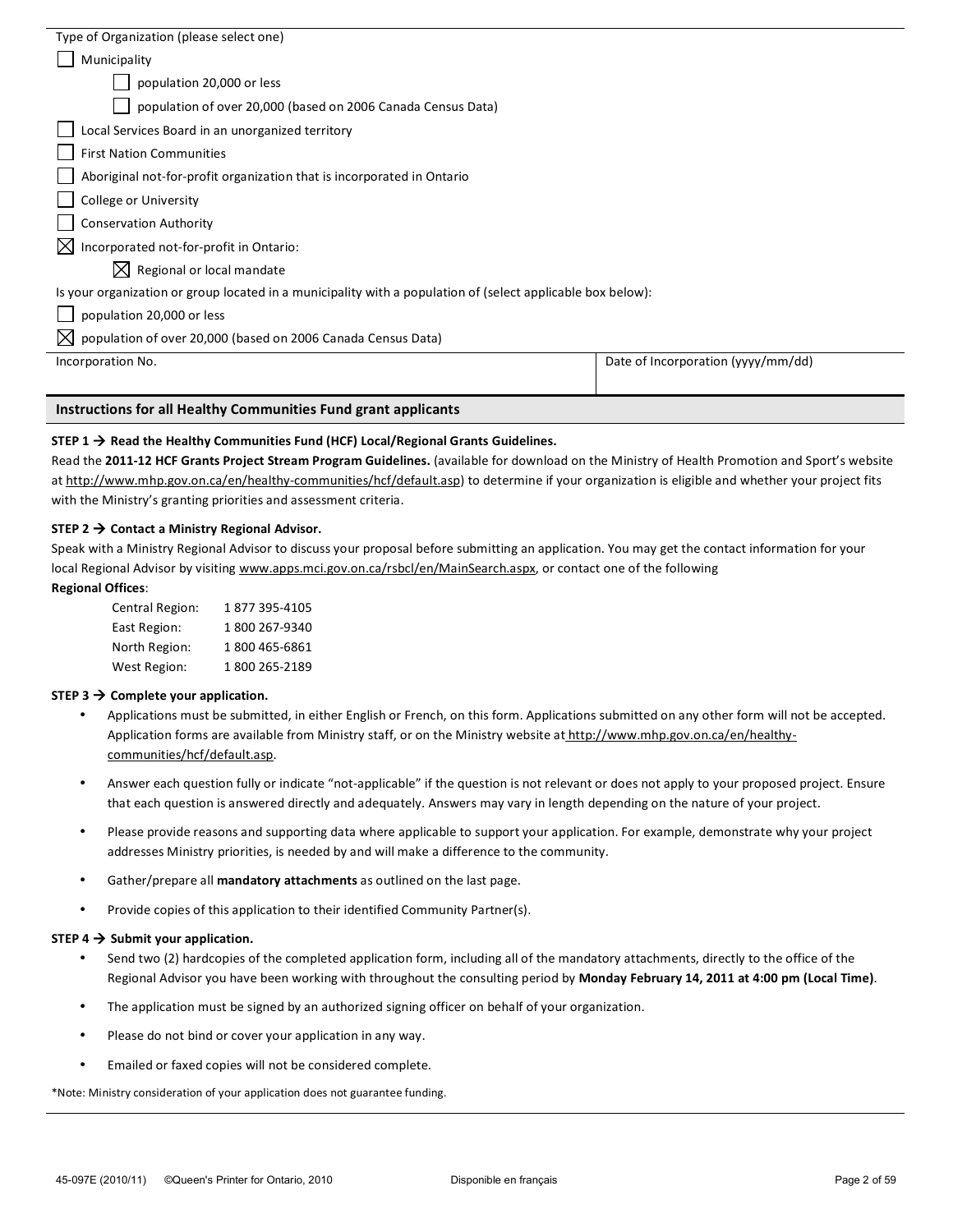# Applicants may attach additional pages if needed

A1. What does your organization do? What is your organization's primary purpose and objectives? For the purposes of this application Child and Youth Wellness Centre (CYWC) is acting as the lead partner for Every Kid In Our Communities, a coalition of individuals, organizations, municipal leaders and businesses focused on improving outcomes for our children and youth through collaborative and integrated action. CYWC, Leeds and Grenville's Ministry of Child and Youth Services funded child and youth mental health provider, is a key contributor to our integrated approach to implementing Triple P. They take a primary role in offering the Triple P components that provide the knowledge, skill and support to parents who are experiencing severe challenges in areas impacting the care, safety and well-being of their children. The information contained in subsequent sections of this application relates to the full coalition called Every Kid In Our Communities of Leeds and Grenville (EKIOC). EKIOC is a community collaboration for kids dedicated to the long-term success of every child and youth. Its many members are working together to build communities in which every child and youth is safe, healthy, valued and lives in a family and neighbourhood where:

- $\bullet$  All babies have the best start possible.
- All children and youth are cared for and safe
- All children are ready for school
- All children and youth are successful at school
- All children and youth are practicing safe and healthy behaviours
- All youth are making successful transitions to adulthood

EKIOC is the unifying and integrating structure for Triple P, all Best Start actions, rural transportation and literacy initiatives, demographic and service effectiveness data collection and analysis, recreation, and other data driven actions. Its members facilitate initiatives that support its mission and goals, serve as members of other coalitions such as Healthy Communities Partnership, Community Justice Partners and Safe Communities Coalition and seek to focus resources on evidence-based programs that address issues identified by data.

A2. Briefly describe your organization's current programs/services that are relevant to your project application and indicate who your organization primarily serves.

EKIOC presently coordinates and facilitates the population approach of Triple P that this application seeks funding to strengthen and expand. The approximately 40 organization and community leaders who make up the Lead Table of EKIOC provide the base funding and the in-kind support required for action by the over half dozen member organizations that make up the core Triple P Work Group. This Lead Table is the venue for integrated action that positively impacts on the goals of Best Start which includes Early Learning Program, Early Years Service Integration, Special Needs, Child and Family Centres, etc. It also supports an integrated rural transportation pilot that seeks to find solutions to an identified barrier many face in our communities. It recognizes the importance of recreational opportunities, supports existing actions and fosters integrated solutions to identified recreational gaps. It works as part of existing networks such as Youth Justice, Safe Communities and Healthy Communities Partnership since the goals of these impacts on the goals of EKIOC. Though EKIOC and its members' services and actions are primarily focused on children and youth it is increasingly finding the need to address the adult population needs in order to improve outcomes for kids. Triple P, for example, focuses on the skills, knowledge and supports parents need to raise healthy resilient children with the skills to not only succeed in adult life but also the ability to raise their own healthy, resilient children. Triple P's extensive knowledge and evidence base prove that it works for many different families, in many different circumstances, with many different problems, in many different places!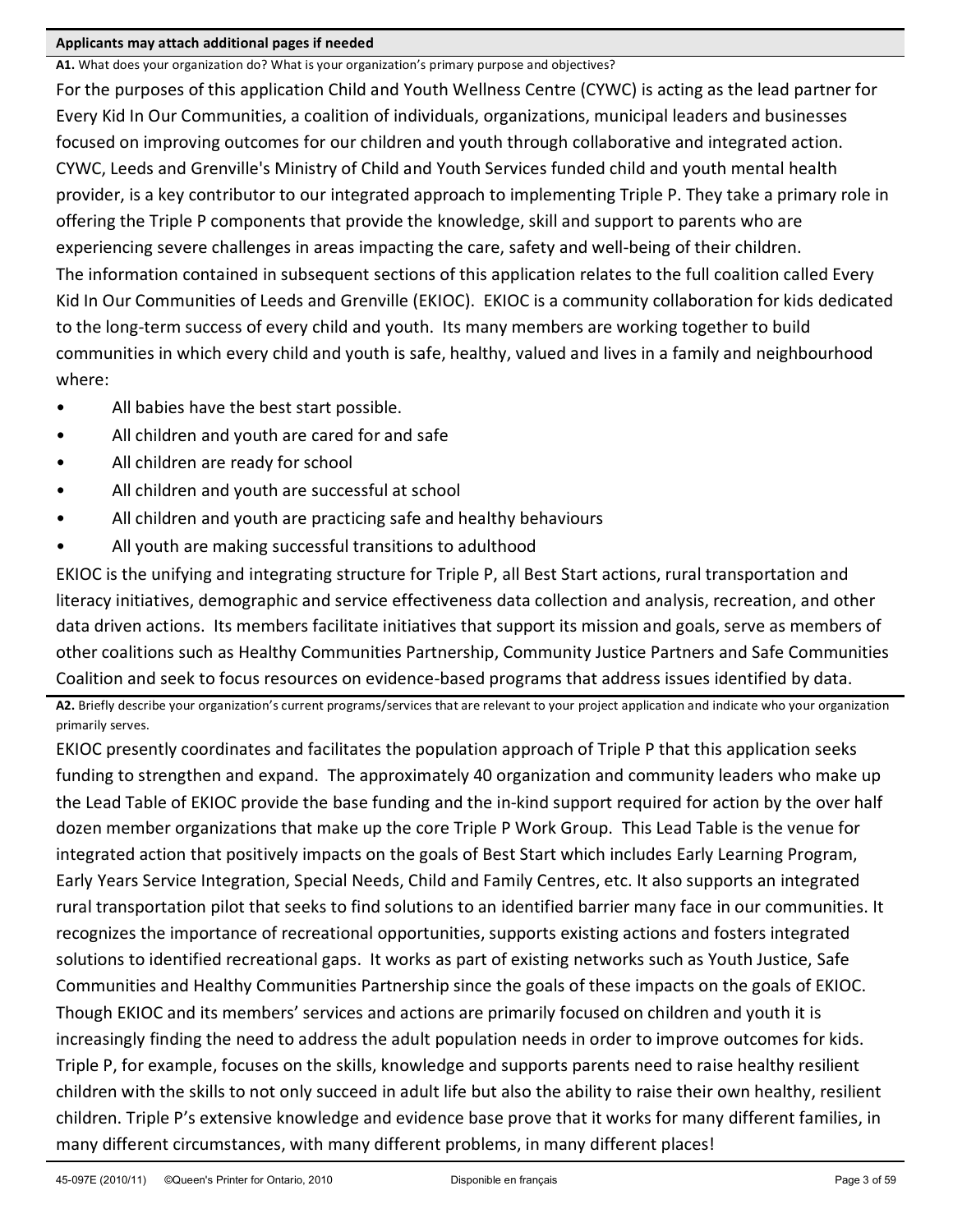| <b>A3.</b> Number of staff and/or volunteers. |                           |                      |  |  |
|-----------------------------------------------|---------------------------|----------------------|--|--|
| Number of Full Time Staff                     | Number of Part Time Staff | Number of Volunteers |  |  |
| <b>EKIOC-1.5,</b>                             | EKIOC-2                   | <b>EKIOC-100's,</b>  |  |  |

If your organization has volunteers, please describe your volunteer training activities.

EKIOC is made up of organizations that volunteer their staff to achieve common goals through the authority of the Lead Table of community leaders. All Lead Table members initially are provided with orientation and a mentor from existing table. All members are supported by the goals, ways of working and support materials available to them through the website at www.everykid.on.ca. Volunteers who are not staff of existing members, are provided with direct support and training by the Coordinator and Chairs. Volunteers who work directly with the public are staff members of existing agencies. The facilitator ,using the policy and procedures of a partner agency, will supervise future volunteer practitioners.

CYWC is supported by the contribution of volunteers in many roles from volunteer drivers to fund raising activities. All who interact with clients provide police checks etc and are given training appropriate to volunteer role.

| and practices: | Volunteer/staff screening (i.e. applications, interviews, police<br>reference checks, references, and other measures) | $\boxtimes$ Yes $\Box$ No $\Box$ Not Applicable |
|----------------|-----------------------------------------------------------------------------------------------------------------------|-------------------------------------------------|
|                | Training/orientation of staff/volunteers                                                                              | $\boxtimes$ Yes $\Box$ No $\Box$ Not Applicable |
|                | Ongoing monitoring/supervision of staff/volunteers                                                                    | $\boxtimes$ Yes $\Box$ No $\Box$ Not Applicable |
|                | Health and safety                                                                                                     | $\boxtimes$ Yes $\Box$ No $\Box$ Not Applicable |
|                | Equipment/facility safety checks                                                                                      | $\boxtimes$ Yes $\Box$ No $\Box$ Not Applicable |
|                | Anti-harassment/anti-discrimination                                                                                   | $\boxtimes$ Yes $\Box$ No $\Box$ Not Applicable |
|                | Other (please describe below)                                                                                         |                                                 |
|                |                                                                                                                       |                                                 |
|                | If you answered "No" or "Not Applicable" to any of the above please explain why below.                                |                                                 |

| A5. Is your organization up-to-date in meeting all requirements related to funding received from the Government of Ontario, any agency of the |      |                                                                                                                                         |  |  |
|-----------------------------------------------------------------------------------------------------------------------------------------------|------|-----------------------------------------------------------------------------------------------------------------------------------------|--|--|
|                                                                                                                                               |      | Government of Ontario, or any current or previous funding from the Ontario Trillium Foundation? (e.g., outstanding reports or refunds). |  |  |
| $\nabla$ Yes                                                                                                                                  | l No | Not Applicable                                                                                                                          |  |  |

If no, provide details.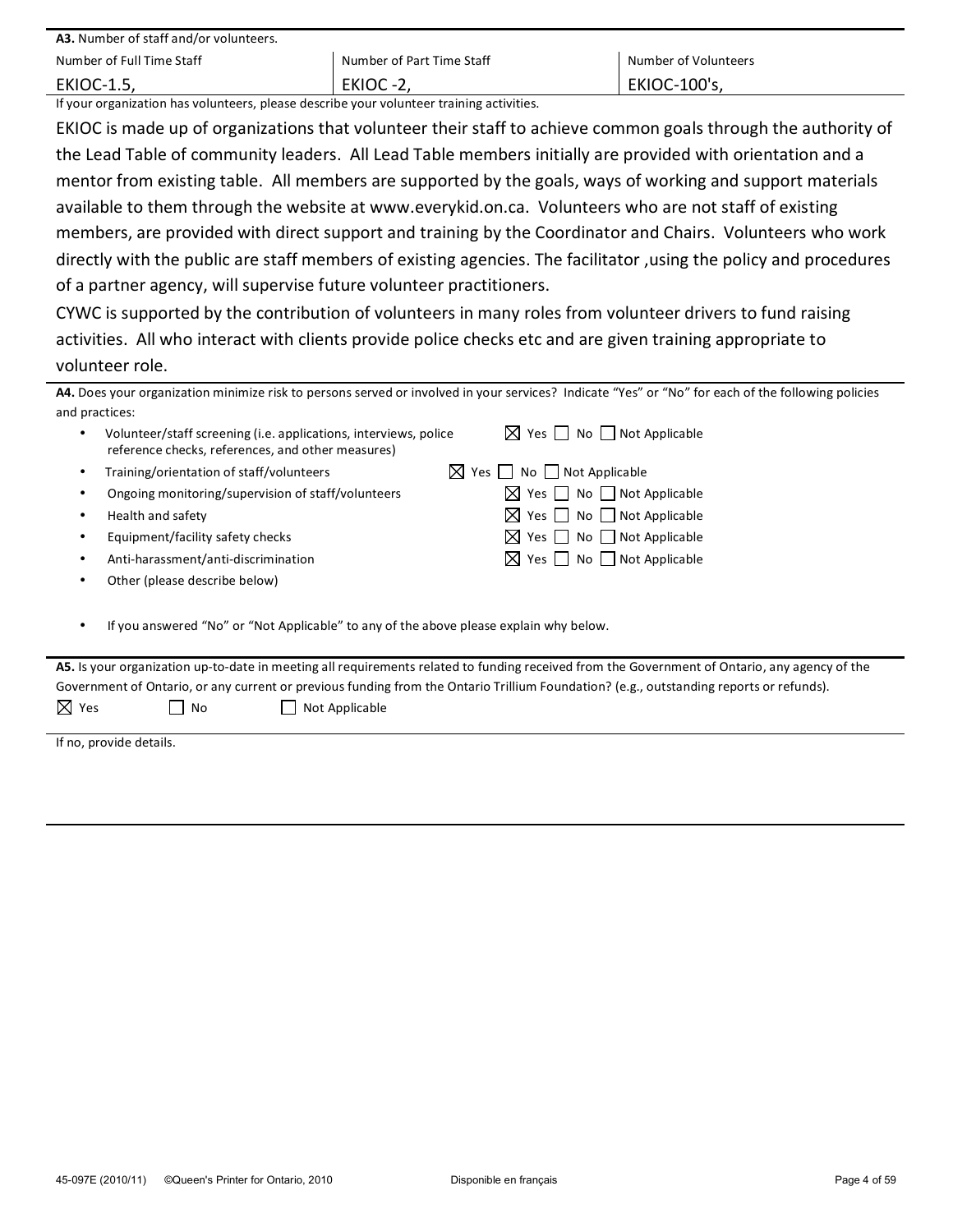A6. List the community partner organization(s) involved with your project.

Applicants must include signed letters from each community partner listed below indicating their involvement in the project, and verifying their financial and/or in-kind contributions to the project. Lead applicants are obligated to send a copy of the completed application to their identified Community Partner(s).

|                                             | <b>Community Partner #1</b>                                                                                           |                                                                                                     |  |  |  |
|---------------------------------------------|-----------------------------------------------------------------------------------------------------------------------|-----------------------------------------------------------------------------------------------------|--|--|--|
| <b>Contact Name</b><br>Name of Organization |                                                                                                                       |                                                                                                     |  |  |  |
|                                             | Leeds, Grenville and Lanark Health Unit<br>Jane Hess                                                                  |                                                                                                     |  |  |  |
|                                             | Is this partnership                                                                                                   |                                                                                                     |  |  |  |
| New                                         | x<br>Existing                                                                                                         |                                                                                                     |  |  |  |
|                                             | Describe how this partner is involved in the planning, development, implementation and/or evaluation of this project? |                                                                                                     |  |  |  |
| ➤                                           | 0.5 Triple P Facilitator                                                                                              |                                                                                                     |  |  |  |
| $\blacktriangleright$                       | administrative support for Work Group and Facilitator                                                                 |                                                                                                     |  |  |  |
| $\blacktriangleright$                       | office space, materials and technology                                                                                |                                                                                                     |  |  |  |
| $\blacktriangleright$                       | accounting for portion of on-going expenditures                                                                       |                                                                                                     |  |  |  |
| $\blacktriangleright$                       | Member of Work Group                                                                                                  |                                                                                                     |  |  |  |
| $\blacktriangleright$                       | Provincial Triple P Network representative and associated travel, accommodation costs                                 |                                                                                                     |  |  |  |
| $\blacktriangleright$                       | Resource library -distribution of consumable resources, cataloguing, ordering                                         |                                                                                                     |  |  |  |
| $\blacktriangleright$                       | 1-800 call reception and triage                                                                                       |                                                                                                     |  |  |  |
| $\blacktriangleright$                       | Provides components of Level 1 Universal Triple P media delivery                                                      |                                                                                                     |  |  |  |
| $\blacktriangleright$                       | Direct practitioner support to                                                                                        |                                                                                                     |  |  |  |
|                                             |                                                                                                                       | ❖ Level 2 Selected Triple P Tip Sheet and video use with parents by health nurses (healthy babies); |  |  |  |
|                                             | seminar delivery to large groups by health nurses                                                                     |                                                                                                     |  |  |  |
|                                             | Level 3 Primary Care with individual parents providing 4 x 45 minute targeted interventions<br>❖                      |                                                                                                     |  |  |  |
|                                             | Level 4 Standard with individual parents of up to 10 hours<br>❖                                                       |                                                                                                     |  |  |  |
|                                             | ❖                                                                                                                     | Level 4 Lifestyles support to groups of parents to address issues of obesity and physical activity  |  |  |  |
|                                             |                                                                                                                       |                                                                                                     |  |  |  |

| What is the total value of their in-kind and/or cash contribution to the project as listed in the budget. |                     |  |  |
|-----------------------------------------------------------------------------------------------------------|---------------------|--|--|
| In-kind                                                                                                   | Cash                |  |  |
| \$275,745.98                                                                                              |                     |  |  |
| <b>Community Partner #2</b>                                                                               |                     |  |  |
| Name of Organization                                                                                      | <b>Contact Name</b> |  |  |
| Child and Youth Wellness Centre                                                                           | Kevin Kapler        |  |  |
| Is this partnership                                                                                       |                     |  |  |
| $\boxtimes$ Existing<br>New                                                                               |                     |  |  |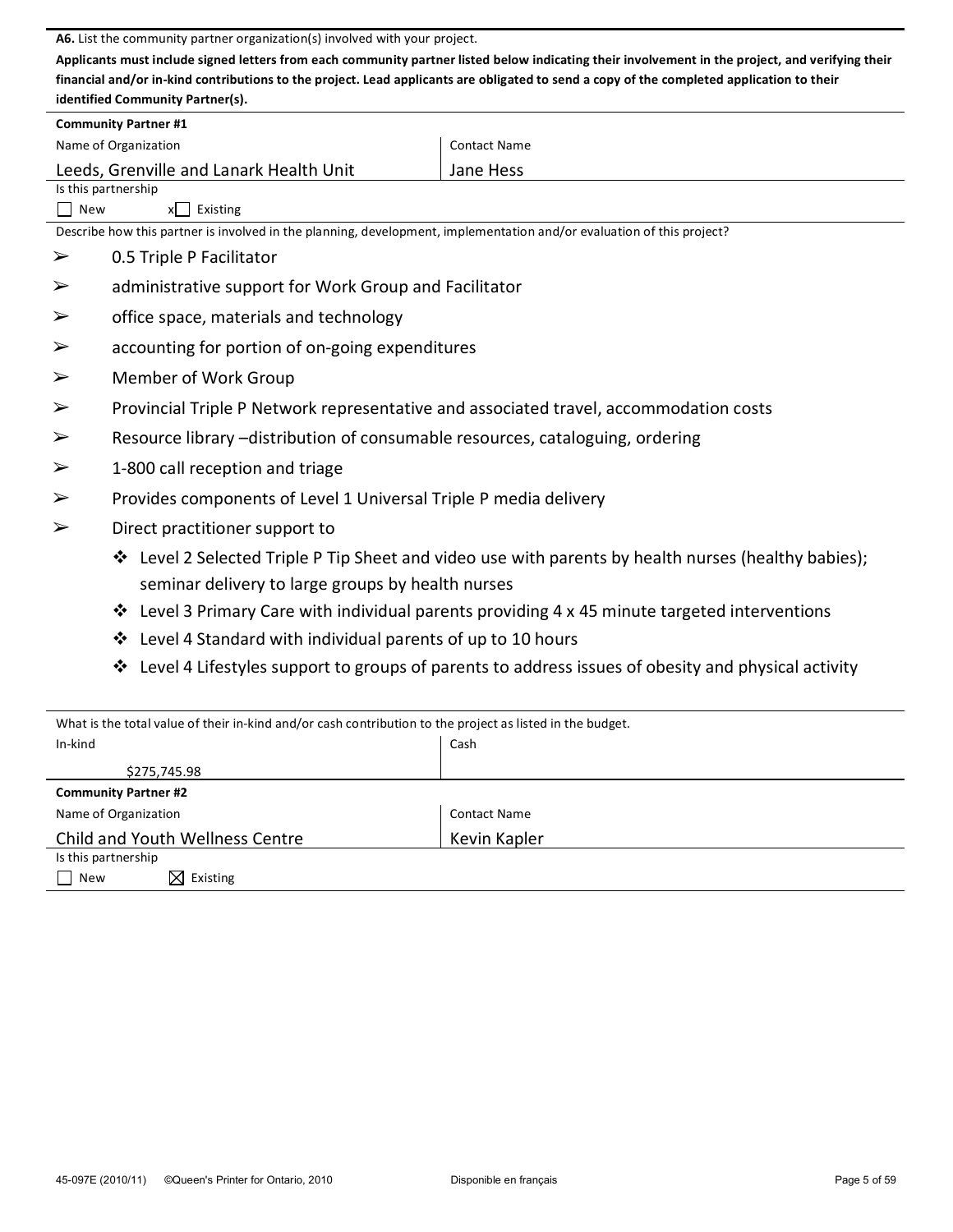- $\triangleright$  Work Group -2 members, 1 who is an agency administrator
- $\triangleright$  accounting processes
- $\triangleright$  provides component of Level 1 Universal Triple P media delivery
- $\triangleright$  Direct practitioner support to
	- $\cdot$  Level 2 Selected Triple P Tip Sheet and video use with parents; seminar deliver to large groups by workers
	- ❖ Level 3 Primary Care (individual family support)
	- ❖ Level 4 Standard (individual families and groups)
	- $\div$  Level 5 Enhanced (individual families and groups)
	- $\div$  Level 5 Pathways (individual families)

| What is the total value of their in-kind and/or cash contribution to the project as listed in the budget.             |                     |  |  |
|-----------------------------------------------------------------------------------------------------------------------|---------------------|--|--|
| In-kind                                                                                                               | Cash                |  |  |
| 142,000                                                                                                               |                     |  |  |
| <b>Community Partner #3</b>                                                                                           |                     |  |  |
| Name of Organization                                                                                                  | <b>Contact Name</b> |  |  |
| United Counties of Leeds and Grenville +OEYC                                                                          | Shannon Brown       |  |  |
| Is this partnership                                                                                                   |                     |  |  |
| $\boxtimes$ Existing<br>New<br>$\blacksquare$                                                                         |                     |  |  |
| Describe how this partner is involved in the planning, development, implementation and/or evaluation of this project? |                     |  |  |
| ❖ Work Group -1 member who is also an organization administrator                                                      |                     |  |  |
| provides services of Data Analysis Coordinator as required<br>$\frac{1}{2}$                                           |                     |  |  |

- $\cdot$  provides component of Level 1 Universal Triple P media delivery
- $\triangleq$  Direct practitioner support to
	- $\cdot$  Level 2 Selected Triple P Tip Sheet and video use with parents; seminar deliver to large groups by workers
	- ❖ Level 3 Primary (individual family support)

| What is the total value of their in-kind and/or cash contribution to the project as listed in the budget. |                     |  |  |
|-----------------------------------------------------------------------------------------------------------|---------------------|--|--|
| In-kind                                                                                                   | Cash                |  |  |
| 80,000                                                                                                    |                     |  |  |
| <b>Community Partner #4</b>                                                                               |                     |  |  |
| Name of Organization                                                                                      | <b>Contact Name</b> |  |  |
| Developmental Services of Leeds and Grenville                                                             | <b>Tom Turner</b>   |  |  |
| Is this partnership                                                                                       |                     |  |  |
| $\boxtimes$ Existing<br>New                                                                               |                     |  |  |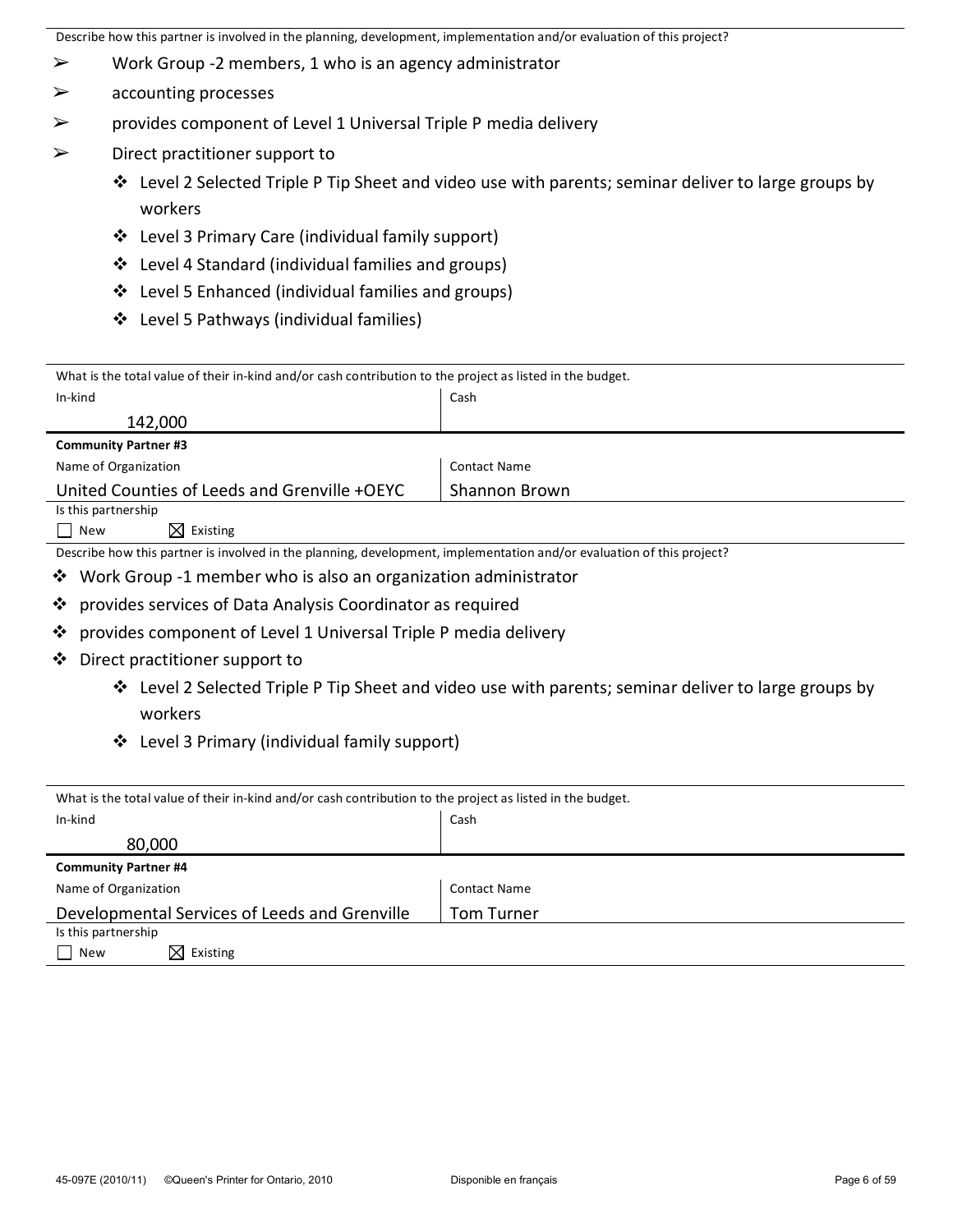Work Group -1 administrator as member

- $\triangleright$  provides component of Level 1 Universal Triple P media delivery
- $\triangleright$  Direct practitioner support to
	- $\cdot$  Level 2 Selected Triple P Tip Sheet and video use with parents; seminar deliver to large groups by workers
	- ❖ Level 3 Primary Care (individual family support)
	- $\cdot$  Level 4 Standard (individual families and groups) –Stepping Stones for parents of children with developmental needs

| What is the total value of their in-kind and/or cash contribution to the project as listed in the budget.             |                     |  |  |
|-----------------------------------------------------------------------------------------------------------------------|---------------------|--|--|
| In-kind                                                                                                               | Cash                |  |  |
| 62,200                                                                                                                |                     |  |  |
| <b>Community Partner #5</b>                                                                                           |                     |  |  |
| Name of Organization                                                                                                  | <b>Contact Name</b> |  |  |
| Hotel Dieu Hospital                                                                                                   | Margaret van Beers  |  |  |
| Is this partnership                                                                                                   |                     |  |  |
| $\boxtimes$ New<br>Existing                                                                                           |                     |  |  |
| Describe how this partner is involved in the planning, development, implementation and/or evaluation of this project? |                     |  |  |

- $\cdot$  provides component of Level 1 Universal Triple P media delivery
- $\triangleq$  Direct practitioner support to
	- $*$  Level 2 Selected Triple P Tip Sheet and video use with parents; seminar deliver to large groups by workers

| What is the total value of their in-kind and/or cash contribution to the project as listed in the budget.             |                     |  |  |
|-----------------------------------------------------------------------------------------------------------------------|---------------------|--|--|
| In-kind                                                                                                               | Cash                |  |  |
| 20,000                                                                                                                |                     |  |  |
| <b>Community Partner #6</b>                                                                                           |                     |  |  |
| Name of Organization                                                                                                  | <b>Contact Name</b> |  |  |
| Markee and Associates                                                                                                 | Keith McPhee        |  |  |
| Is this partnership                                                                                                   |                     |  |  |
| $\boxtimes$ Existing<br><b>New</b><br>$\blacksquare$                                                                  |                     |  |  |
| Describe how this partner is involved in the planning, development, implementation and/or evaluation of this project? |                     |  |  |
| Work Group member,                                                                                                    |                     |  |  |
| Provides component of Level 1 Universal Triple P media delivery                                                       |                     |  |  |
| Private business providing pro bono consulting services, website development and support and<br>❖                     |                     |  |  |
| organizational support.                                                                                               |                     |  |  |
| What is the total value of their in-kind and/or cash contribution to the project as listed in the budget.             |                     |  |  |
| In-kind                                                                                                               | Cash                |  |  |
| \$10,000                                                                                                              |                     |  |  |
| <b>Community Partner #7</b>                                                                                           |                     |  |  |
| Name of Organization                                                                                                  | <b>Contact Name</b> |  |  |
| Jennifer McMaster<br>Upper Canada District School Board                                                               |                     |  |  |
| Is this partnership                                                                                                   |                     |  |  |
| $\boxtimes$ Existing<br><b>New</b>                                                                                    |                     |  |  |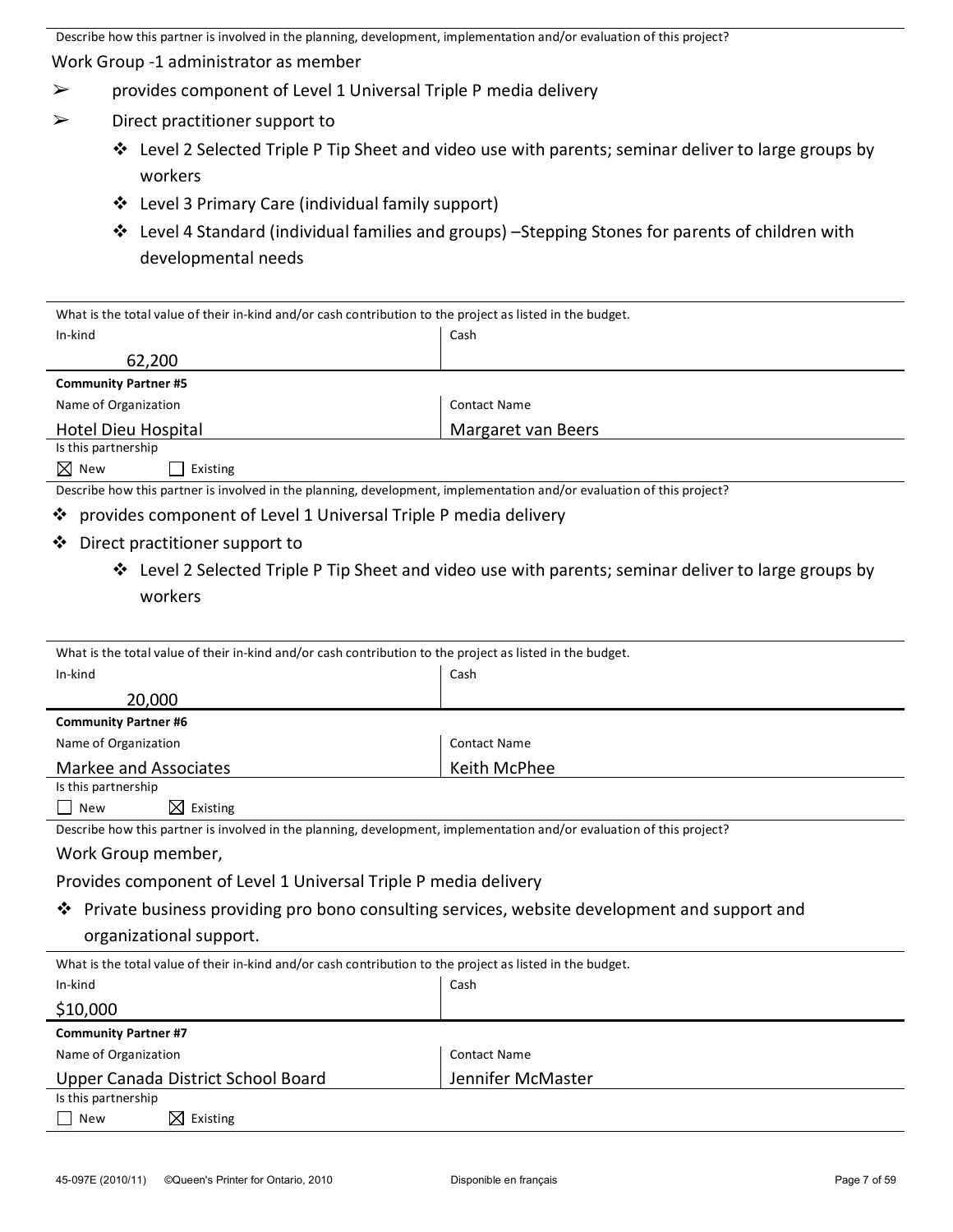Describe how this partner is involved in the planning, development, implementation and/or evaluation of this project? Work Group member - Principal of Wellington Public School

- $\triangleright$  provides component of Level 1 Universal Triple P media delivery
- $\triangleright$  Direct practitioner support to
	- $\cdot$  Level 2 Selected Triple P Tip Sheet and video use with parents;
	- $\div$  Level 3 Primary (individual family support and support to Level 2 internal practitioners)

| What is the total value of their in-kind and/or cash contribution to the project as listed in the budget. |                     |  |
|-----------------------------------------------------------------------------------------------------------|---------------------|--|
| In-kind                                                                                                   | Cash                |  |
| 24,000                                                                                                    |                     |  |
| <b>Community Partner #8</b>                                                                               |                     |  |
| Name of Organization                                                                                      | <b>Contact Name</b> |  |
| <b>Country Roads Community Health Centre</b>                                                              | Susan Turnbull      |  |
| Is this partnership                                                                                       |                     |  |

 $\Box$  New  $\boxtimes$  Existing

Describe how this partner is involved in the planning, development, implementation and/or evaluation of this project?

- $\cdot$  provides component of Level 1 Universal Triple P media delivery
- $\cdot$  Level 2 Selected Triple P Tip Sheet and video use with parents; Seminars
- $\div$  Level 3 Primary (individual family support)

| What is the total value of their in-kind and/or cash contribution to the project as listed in the budget. |                     |  |
|-----------------------------------------------------------------------------------------------------------|---------------------|--|
| Cash<br>In-kind                                                                                           |                     |  |
| 20,000                                                                                                    |                     |  |
| <b>Community Partner #9</b>                                                                               |                     |  |
| Name of Organization                                                                                      | <b>Contact Name</b> |  |
| <b>Community and Primary Health Care</b>                                                                  | <b>Ruth Kitson</b>  |  |
| Is this partnership                                                                                       |                     |  |

 $\boxtimes$  New  $\Box$  Existing

Describe how this partner is involved in the planning, development, implementation and/or evaluation of this project?

# $\cdot$  provides component of Level 1 Universal Triple P media delivery

 $\cdot$  Level 2 Selected Triple P Tip Sheet and video use with parents;

| What is the total value of their in-kind and/or cash contribution to the project as listed in the budget. |                     |  |
|-----------------------------------------------------------------------------------------------------------|---------------------|--|
| In-kind                                                                                                   | Cash                |  |
| 10,000                                                                                                    |                     |  |
| <b>Community Partner #10</b>                                                                              |                     |  |
| Name of Organization                                                                                      | <b>Contact Name</b> |  |
| Brockville and Area Y                                                                                     | Sandra Devaney      |  |
| Is this partnership                                                                                       |                     |  |
|                                                                                                           |                     |  |

 $\boxtimes$  New  $\Box$  Existing

Describe how this partner is involved in the planning, development, implementation and/or evaluation of this project?

- $\cdot$  provides component of Level 1 Universal Triple P media delivery
- $\cdot$  Level 2 Selected Triple P Tip Sheet and video use with parents;
- ❖ Level 3 Primary (individual family support)

What is the total value of their in-kind and/or cash contribution to the project as listed in the budget.

Cash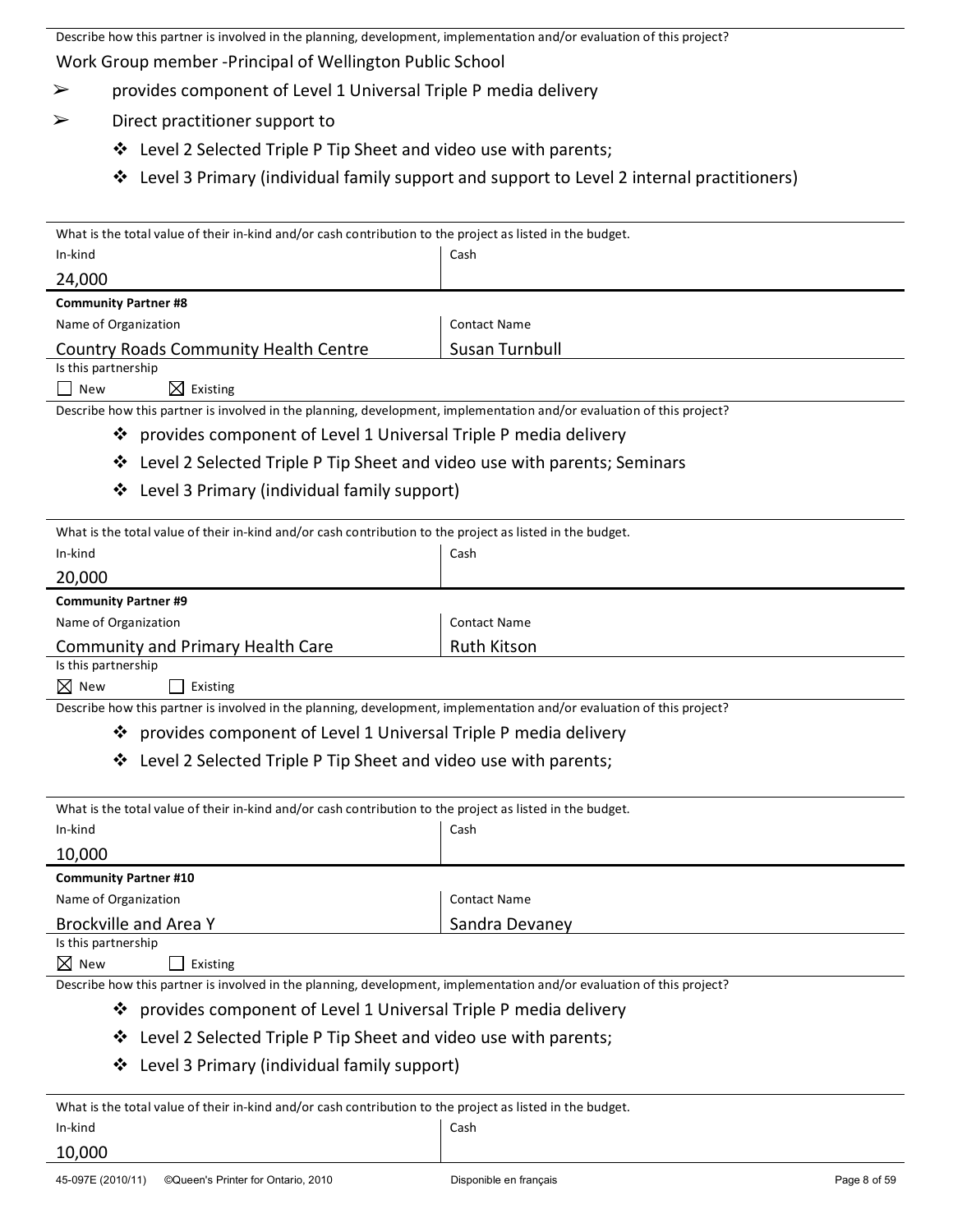| <b>Community Partner #11</b>                                                                                          |                                                                                                         |  |  |
|-----------------------------------------------------------------------------------------------------------------------|---------------------------------------------------------------------------------------------------------|--|--|
| Name of Organization                                                                                                  | <b>Contact Name</b>                                                                                     |  |  |
| Catholic District School Board of Eastern Ontario                                                                     | Tom Jordan                                                                                              |  |  |
| Is this partnership                                                                                                   |                                                                                                         |  |  |
| $\boxtimes$ Existing<br>$\mathbf{1}$<br>New                                                                           |                                                                                                         |  |  |
| Describe how this partner is involved in the planning, development, implementation and/or evaluation of this project? |                                                                                                         |  |  |
| provides component of Level 1 Universal Triple P media delivery<br>➤                                                  |                                                                                                         |  |  |
| Direct practitioner support to<br>➤                                                                                   |                                                                                                         |  |  |
| ❖ Level 2 Selected Triple P Tip Sheet and video use with parents;                                                     |                                                                                                         |  |  |
| ❖                                                                                                                     | Level 3 Primary (individual family support and support to Level 2 internal practitioners at St. Francis |  |  |
| Xavier School, Brockville                                                                                             |                                                                                                         |  |  |
| What is the total value of their in-kind and/or cash contribution to the project as listed in the budget.             |                                                                                                         |  |  |
| In-kind                                                                                                               | Cash                                                                                                    |  |  |
| 24,000                                                                                                                |                                                                                                         |  |  |
| <b>Community Partner #12</b>                                                                                          |                                                                                                         |  |  |
| Name of Organization                                                                                                  | <b>Contact Name</b>                                                                                     |  |  |
| Family and Children Services of Leeds and<br><b>Kim Morrow</b>                                                        |                                                                                                         |  |  |
| Is this partnership<br>$\boxtimes$ Existing<br>$\Box$ New                                                             |                                                                                                         |  |  |
| Describe how this partner is involved in the planning, development, implementation and/or evaluation of this project? |                                                                                                         |  |  |
| Work Group member who is an agency administrator                                                                      |                                                                                                         |  |  |
| provides component of Level 1 Universal Triple P media delivery<br>➤                                                  |                                                                                                         |  |  |
| Direct practitioner support to<br>➤                                                                                   |                                                                                                         |  |  |
| Level 2 Selected Triple P Tip Sheet and video use with parents;<br>❖                                                  |                                                                                                         |  |  |
| Level 3 Primary (individual welfare family support)<br>❖                                                              |                                                                                                         |  |  |
| Level 4 Standard (individual welfare families and in groups)<br>❖                                                     |                                                                                                         |  |  |
| Level 5 Pathways (individual families at risk of child abuse)<br>❖                                                    |                                                                                                         |  |  |
|                                                                                                                       |                                                                                                         |  |  |
| What is the total value of their in-kind and/or cash contribution to the project as listed in the budget.             |                                                                                                         |  |  |
| In-kind                                                                                                               | Cash                                                                                                    |  |  |
| 30,000                                                                                                                |                                                                                                         |  |  |
| <b>Community Partner #13</b>                                                                                          |                                                                                                         |  |  |
| Name of Organization                                                                                                  | <b>Contact Name</b>                                                                                     |  |  |
| Pre School Speech and Language<br>Is this partnership                                                                 | Jennifer Waring                                                                                         |  |  |

 $\boxtimes$  New  $\qquad \qquad \square$  Existing

Describe how this partner is involved in the planning, development, implementation and/or evaluation of this project?

- provides%component%of%Level%1%Universal%Triple%P%media%delivery
- Level%2%Selected%Triple%P%Tip%Sheet%and%video%use%with%parents;%

| What is the total value of their in-kind and/or cash contribution to the project as listed in the budget. |                                        |  |  |
|-----------------------------------------------------------------------------------------------------------|----------------------------------------|--|--|
| In-kind                                                                                                   | Cash                                   |  |  |
| 20,000                                                                                                    |                                        |  |  |
| <b>Community Partner #14</b>                                                                              |                                        |  |  |
| Name of Organization                                                                                      | <b>Contact Name</b>                    |  |  |
| <b>RNJ Youth Services</b>                                                                                 | Sue Poldervaart                        |  |  |
| ©Queen's Printer for Ontario, 2010<br>45-097E (2010/11)                                                   | Disponible en français<br>Page 9 of 59 |  |  |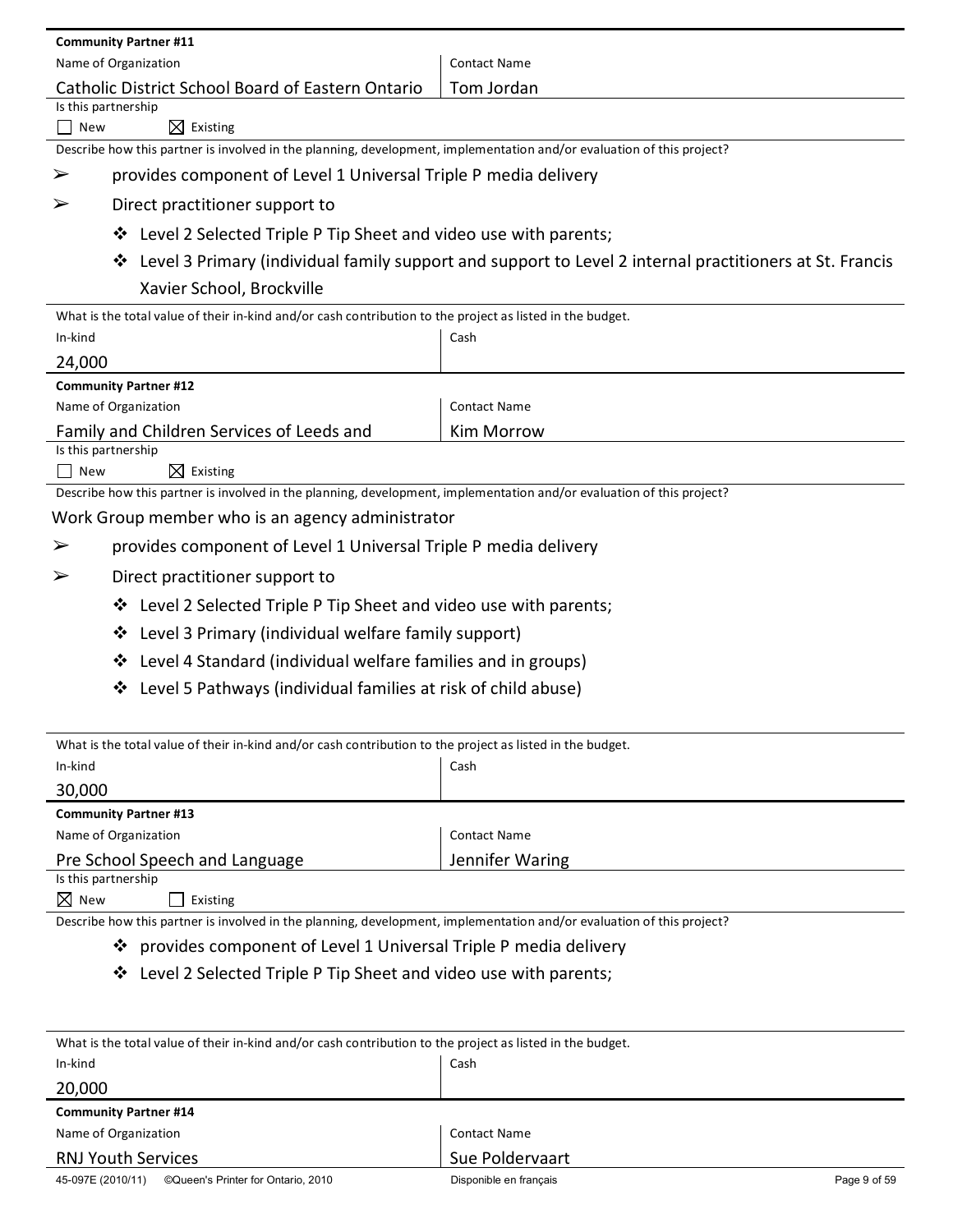| Is this partnership<br>$\boxtimes$ Existing<br>New                                                                    |                                                                                   |  |
|-----------------------------------------------------------------------------------------------------------------------|-----------------------------------------------------------------------------------|--|
| Describe how this partner is involved in the planning, development, implementation and/or evaluation of this project? |                                                                                   |  |
| provides component of Level 1 Universal Triple P media delivery<br>❖                                                  |                                                                                   |  |
| Level 2 Selected Triple P Tip Sheet and video use with parents;<br>❖                                                  |                                                                                   |  |
| ❖                                                                                                                     | Level 3 Primary (individual family support to parents of youth who have offended) |  |
|                                                                                                                       |                                                                                   |  |
| Level 4 Standard (individual welfare families)<br>❖                                                                   |                                                                                   |  |
| What is the total value of their in-kind and/or cash contribution to the project as listed in the budget.             |                                                                                   |  |
| In-kind                                                                                                               | Cash                                                                              |  |
| 10,000<br><b>Community Partner #15</b>                                                                                |                                                                                   |  |
| Name of Organization                                                                                                  | <b>Contact Name</b>                                                               |  |
| Infant and Child Development                                                                                          | Dixie O'Reilly                                                                    |  |
| Is this partnership                                                                                                   |                                                                                   |  |
| Existing<br>New<br>x                                                                                                  |                                                                                   |  |
| Describe how this partner is involved in the planning, development, implementation and/or evaluation of this project? |                                                                                   |  |
| provides component of Level 1 Universal Triple P media delivery<br>❖                                                  |                                                                                   |  |
| Level 2 Selected Triple P Tip Sheet and video use with parents;<br>❖                                                  |                                                                                   |  |
| Level 3 Primary Care (individual family support)<br>❖                                                                 |                                                                                   |  |
| Level 3 Stepping Stones<br>❖                                                                                          |                                                                                   |  |
| What is the total value of their in-kind and/or cash contribution to the project as listed in the budget.             |                                                                                   |  |
| In-kind                                                                                                               | Cash                                                                              |  |
| 10,000                                                                                                                |                                                                                   |  |
| <b>Community Partner #16</b>                                                                                          |                                                                                   |  |
| Name of Organization                                                                                                  | <b>Contact Name</b>                                                               |  |
| <b>Employment and Education Centre</b><br>Is this partnership                                                         | <b>Susan Watts</b>                                                                |  |
| $\boxtimes$ Existing<br>New                                                                                           |                                                                                   |  |
| Describe how this partner is involved in the planning, development, implementation and/or evaluation of this project? |                                                                                   |  |
| provides component of Level 1 Universal Triple P media delivery<br>❖                                                  |                                                                                   |  |
| Level 3 Primary (individual family support)<br>❖                                                                      |                                                                                   |  |
|                                                                                                                       |                                                                                   |  |
|                                                                                                                       |                                                                                   |  |
| What is the total value of their in-kind and/or cash contribution to the project as listed in the budget.             |                                                                                   |  |
| In-kind                                                                                                               | Cash                                                                              |  |
| 2000                                                                                                                  |                                                                                   |  |
| <b>Community Partner #17</b>                                                                                          |                                                                                   |  |
| Name of Organization                                                                                                  | <b>Contact Name</b>                                                               |  |
| Every Kid In Our Communities<br>Is this partnership                                                                   | Marg Fancy                                                                        |  |
| $\boxtimes$ Existing<br>New                                                                                           |                                                                                   |  |
| Describe how this partner is involved in the planning, development, implementation and/or evaluation of this project? |                                                                                   |  |

Coordinator and Chair are both members of Triple P Work Group

Coordinator provides support to Facilitator of Triple P Work Group

What is the total value of their in-kind and/or cash contribution to the project as listed in the budget.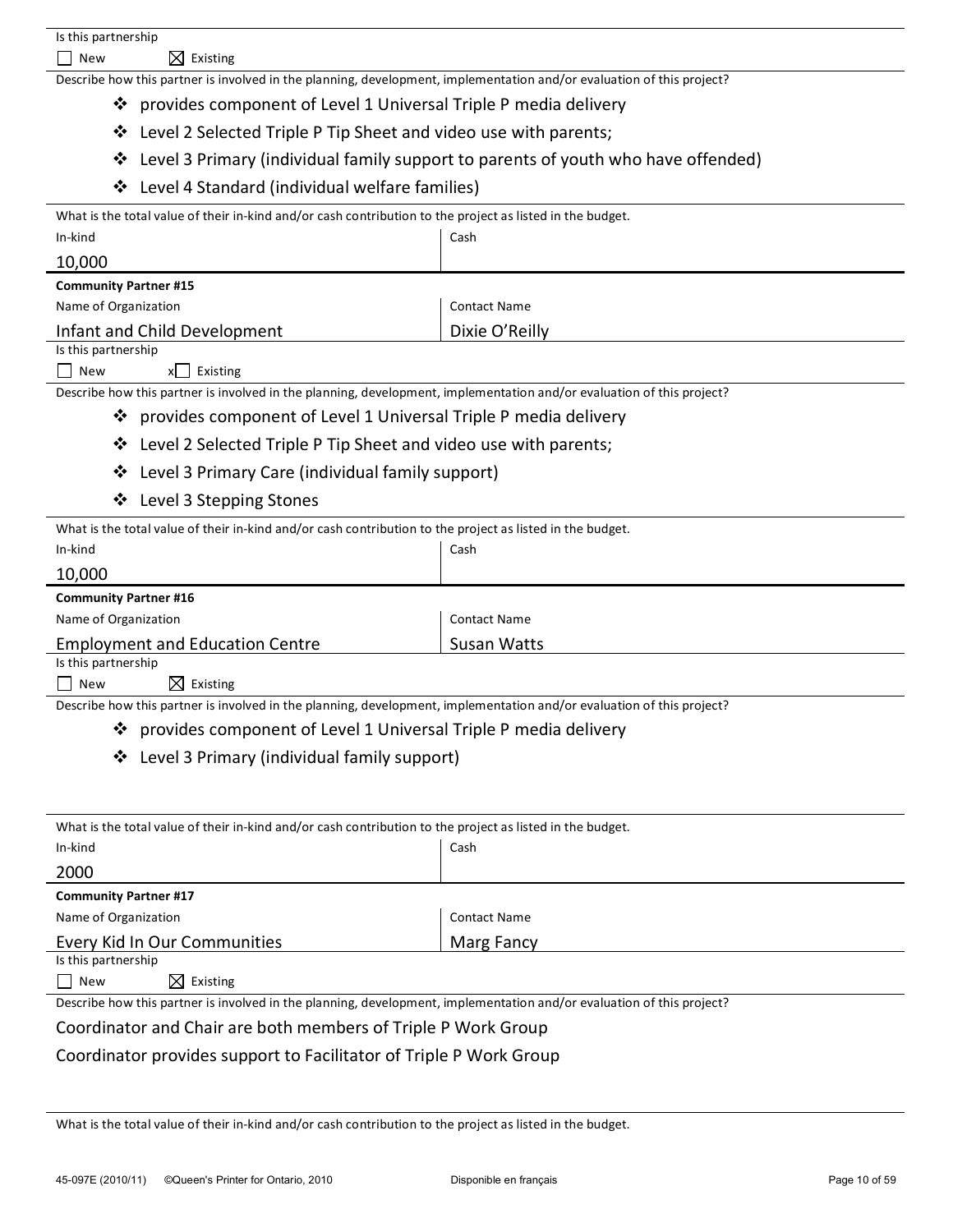| In-kind                                                                                                               | Cash                                             |
|-----------------------------------------------------------------------------------------------------------------------|--------------------------------------------------|
| 4000                                                                                                                  | Minimum of \$15000                               |
| <b>Community Partner #18</b>                                                                                          |                                                  |
| Name of Organization                                                                                                  | <b>Contact Name</b>                              |
| Girls Inc                                                                                                             | Lesley Hubbard                                   |
| Is this partnership                                                                                                   |                                                  |
| $\nabla$ New<br>Existing                                                                                              |                                                  |
| Describe how this partner is involved in the planning, development, implementation and/or evaluation of this project? |                                                  |
| provides component of Level 1 Universal Triple P media delivery<br>❖                                                  |                                                  |
| level 2 individual tip sheet support<br>❖                                                                             |                                                  |
|                                                                                                                       |                                                  |
|                                                                                                                       |                                                  |
| What is the total value of their in-kind and/or cash contribution to the project as listed in the budget.             |                                                  |
| In-kind                                                                                                               | Cash                                             |
| 10,000                                                                                                                |                                                  |
| <b>Community Partner #19</b>                                                                                          |                                                  |
| Name of Organization                                                                                                  | <b>Contact Name</b>                              |
|                                                                                                                       |                                                  |
| Is this partnership<br>Existing<br>New                                                                                |                                                  |
| Describe how this partner is involved in the planning, development, implementation and/or evaluation of this project? |                                                  |
|                                                                                                                       |                                                  |
|                                                                                                                       |                                                  |
|                                                                                                                       |                                                  |
|                                                                                                                       |                                                  |
|                                                                                                                       |                                                  |
| What is the total value of their in-kind and/or cash contribution to the project as listed in the budget.             |                                                  |
| In-kind                                                                                                               | Cash                                             |
|                                                                                                                       |                                                  |
| <b>Community Partner #20</b>                                                                                          |                                                  |
| Name of Organization                                                                                                  | <b>Contact Name</b>                              |
| Is this partnership                                                                                                   |                                                  |
| <b>New</b><br>Existing                                                                                                |                                                  |
| Describe how this partner is involved in the planning, development, implementation and/or evaluation of this project? |                                                  |
|                                                                                                                       |                                                  |
|                                                                                                                       |                                                  |
|                                                                                                                       |                                                  |
|                                                                                                                       |                                                  |
|                                                                                                                       |                                                  |
| What is the total value of their in-kind and/or cash contribution to the project as listed in the budget.             |                                                  |
| In-kind                                                                                                               | Cash                                             |
|                                                                                                                       |                                                  |
| <b>B. Project Information</b>                                                                                         |                                                  |
| <b>B1.</b> Name of project                                                                                            | Funding request is for                           |
| Positive Parenting for Mental and Physical Health                                                                     | one year (ending March 31, 2012)                 |
| in Leeds and Grenville                                                                                                | $\boxtimes$ two years (ending March 31, 2013)    |
| Anticipated Project start date (yyyy/mm/dd)                                                                           | Anticipated Project completion date (yyyy/mm/dd) |
| March 15, 2011                                                                                                        | March 31, 2013                                   |
| <b>B2. Project Description:</b>                                                                                       |                                                  |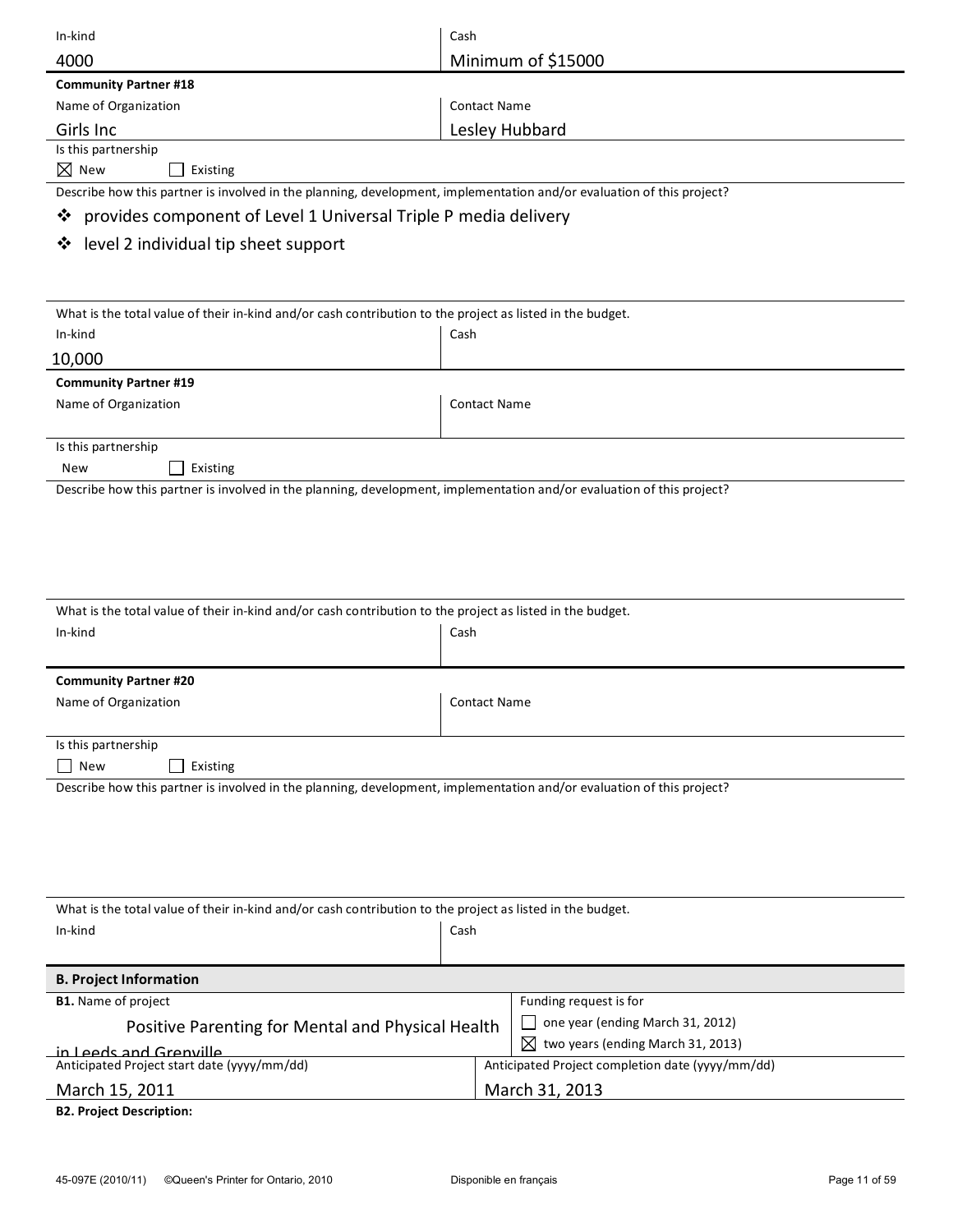| a) Indicate which population your project will target. Please check the most appropriate box. If your project targets more than one group, select |                                           |  |  |  |
|---------------------------------------------------------------------------------------------------------------------------------------------------|-------------------------------------------|--|--|--|
| the most appropriate box according to your project goals/objectives.                                                                              |                                           |  |  |  |
| $\boxtimes$ Children and youth*                                                                                                                   | Low-income populations                    |  |  |  |
| $\vert$ Aboriginal populations                                                                                                                    | Older adults (55 years and over)          |  |  |  |
| Ethnic communities                                                                                                                                | Persons with disabilities<br>$\mathsf{L}$ |  |  |  |
| $\vert \vert$ Francophone populations                                                                                                             | Women and girls                           |  |  |  |
| * Children are considered less than 12 years of age and youth are considered between 12 and 24 years of age                                       |                                           |  |  |  |
| How will your project reach out to this group? Outreach usually involves an engagement strategy with the target group rather than activities      |                                           |  |  |  |
| focused solely on dissemination or education.                                                                                                     |                                           |  |  |  |

The Triple P Facilitator or a representative of the Implementation Working Group will attend parent council meetings at each of the elementary schools in Leeds & Grenville for both the Upper Canada District School Board and the Catholic District School Board of Eastern Ontario to encourage participation on a parent advisory committee for Triple P. Target is to have parent representation from each community neighbourhood in Leeds & Grenville with both school boards represented. A call for members will also be distributed through 10 partner agencies (including health care, daycare, mental health, YMCA, CAS, early years) by website and/or by poster. This engagement strategy will take 2 years to complete.

**b)** Your project must address at least two of the following health promotion priorities. Please check at least two boxes below.

 $\Box$  Physical Activity, Sport and/or Recreation  $\boxtimes$  Healthy Eating

 $\Box$  Tobacco Use (including prevention, cessation etc.)  $\Box$  Injury Prevention

 $\Box$  Substance and/or Alcohol Misuse  $\boxtimes$  Mental Health Promotion

c) Describe your project and its anticipated results in clear and concise terms. Ensure that you describe how the project will address each identified health promotion priority identified in B2. b). (Who will be doing what, where, when, and how and what impact will it have? How many people will it reach?).

This is a 2 year project spanning March 2011 to March 2013. The purpose is to increase positive parenting skills in Leeds & Grenville through the Triple P program which will result in the increased mental and physical health of children from birth to 18 yrs of age and beyond. Increasing positive parenting skills builds supportive environments for children and decreases risk factors. Our Triple P capacity is currently in the beginning stages. We have identified several current barriers to reaching our entire community in a comprehensive health promotion approach.

We need to meet current demand for Level 3 programming, while at the same time, building capacity in our community as no current provider agency has the entire population as a mandate or is currently at capacity in offering other Triple P levels. A one year term position to provide this service is required, while building capacity through Level 3 training for sustainability.

Service for parents of teenagers has been an identified goal of EKIOC since the inception of the Triple P project. More training is required to meet this need as our service delivery is still well below identified service levels.

Obesity prevention, including healthy eating and increasing physical activity levels, is a regional and provincial priority. Lifestyle Triple P addresses these issues and training has yet to occur in our community as funding for training is required.

EKIOC has identified that community saturation of Triple P is a goal of Leeds & Grenville on behalf of all of our children. In order to do this we are including schools, daycares and health care providers in Level 2 training so that we can reach the majority of families in our area.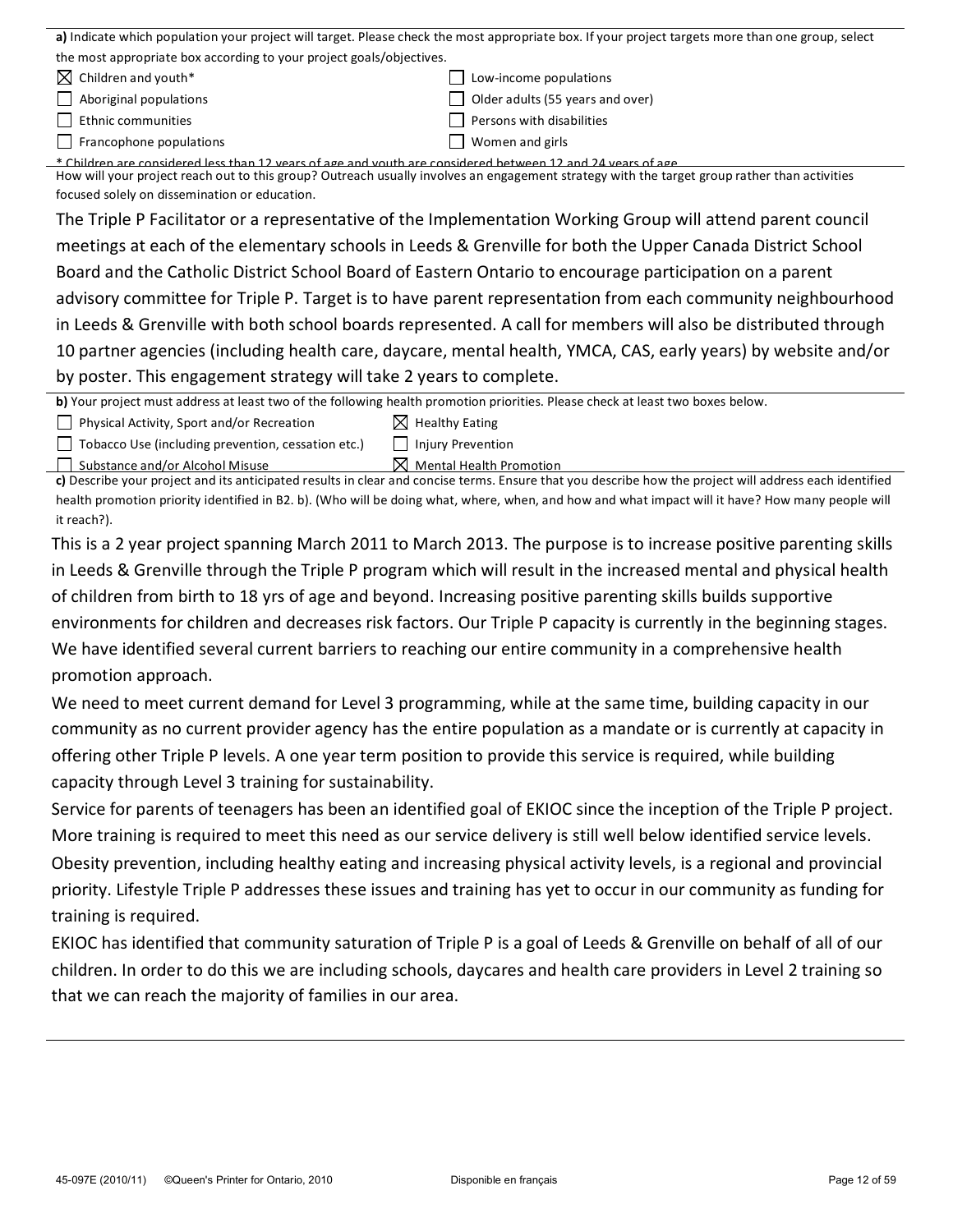| Who                  | What                | When          | Where                       | How                                 | Impact                                      |
|----------------------|---------------------|---------------|-----------------------------|-------------------------------------|---------------------------------------------|
| Triple P             | Recruitment         | Recruitment   | Every $(32)$                | Triple P                            | Parents and schools                         |
| Facilitator,         | from parent         | phase from    | elementary                  | Facilitator or                      | will have increased                         |
| Implementation       | council             | October       | school in L&G               | IWG rep will                        | investment in Triple                        |
| <b>Working Group</b> | meetings for a      | 2011 to       | in both school              | attend Parent                       | P services. Parents                         |
| (IWG), parents in    | Triple P            | March 2013.   | boards.                     | Council to talk                     | will take increased                         |
| L&G                  | Parent              | Group will    | Prescott,                   | about Triple P                      | responsibility for                          |
|                      | Advisory            | meet          | Brockville and              | and to generate                     | normalizing and                             |
|                      | Group.              | quarterly     | Gananoque as                | interest.                           | bringing parenting                          |
|                      |                     | starting in   | priorities (EDI/            | Triple P                            | support to their                            |
|                      |                     | January of    | ELP).                       | Facilitator will                    | community. The                              |
|                      |                     | 2012.         | Group will                  | organize and                        | IWG will have                               |
|                      |                     |               | meet in 4                   | attend quarterly                    | feedback from those                         |
|                      |                     |               | different                   | meetings.                           | accessing the                               |
|                      |                     |               | areas to                    |                                     | parenting support                           |
|                      |                     |               | increase                    |                                     | to guide decision                           |
|                      |                     |               | accessibility.              |                                     | making.                                     |
| IWG, Triple P        | Hire a 1.0 FTE      | Advertise     | Position will               | Hiring agency                       | A full time                                 |
| Facilitator, Triple  | for one year        | position in   | be based in                 | will be a current                   | practitioner offering                       |
| P Practitioner,      | to provide          | May and       | Brockville with             | triple P partner.                   | Triple P will be able                       |
| families in L&G      | Level 3 0-12        | interview.    | the                         | In-kind office                      | to reach 20 families                        |
|                      | and teen to         | Position to   | practitioner                | space provided                      | monthly or 240                              |
|                      | meet demand         | start in June | travelling to               | by partner                          | families annually.                          |
|                      | while building      | 2011-June     | Leeds&                      | agencies. The                       | Triple P is designed                        |
|                      | community           | 2012.         | Grenville                   | practitioner will                   | to provide the                              |
|                      |                     |               | communities                 | meet with                           | minimal                                     |
|                      | capacity<br>through |               | to increase                 | families who                        | intervention                                |
|                      | recruitment         |               |                             |                                     |                                             |
|                      |                     |               | accessibility.              | have requested                      | required to meet to<br>families needs. This |
|                      | and training.       |               | Prescott,<br>Brockville and | parenting<br>support that is        | level will prevent                          |
|                      |                     |               |                             | based on a                          | families from                               |
|                      |                     |               | Gananoque as                |                                     |                                             |
|                      |                     |               | priorities (EDI/            | discrete topic                      | needing to access                           |
|                      |                     |               | ELP).                       | such as 'temper<br>tantrums' for 4- | more intensive                              |
|                      |                     |               |                             |                                     | services. Skills                            |
|                      |                     |               |                             | 5 sessions.                         | learned are                                 |
|                      |                     |               |                             |                                     | transferrable to                            |
|                      |                     |               |                             |                                     | other issues.                               |
| Schools (10),        | Selected Teen       | Fall 2011     | <b>Brockville</b>           | Training:                           | Schools:                                    |
| <b>Health Care</b>   | Triple P            | training.     | training for                | organized by                        | 150 Interventions                           |
| Providers (HCPs)     | Individual          | Interventions | L&G.                        | Implementation                      | annually per                                |
| (5), families in     | training.           | occur         | Interventions               | <b>Working Group</b>                | provider (pp)                               |
| L&G                  | Regular             | regularly.    | occur during                | and Facilitator                     | HCPs:                                       |
|                      | ongoing             |               | regular duties              | on behalf of                        | 200 Interventions                           |
|                      | interventions.      |               | of school                   | L&G.                                | annually pp.                                |
|                      |                     |               | staff/HCPs.                 | Interventions:                      | Normalizing parent                          |
|                      |                     |               | Prescott,                   | Occur with                          | help. Reaching                              |
|                      |                     |               | Brockville and              | parent contact                      | parents who do not                          |
|                      |                     |               | Gananoque as                | by need.                            | use other services                          |
|                      |                     |               | priorities                  |                                     | (ex. Mental Health)                         |
|                      |                     |               | (EDI).                      |                                     |                                             |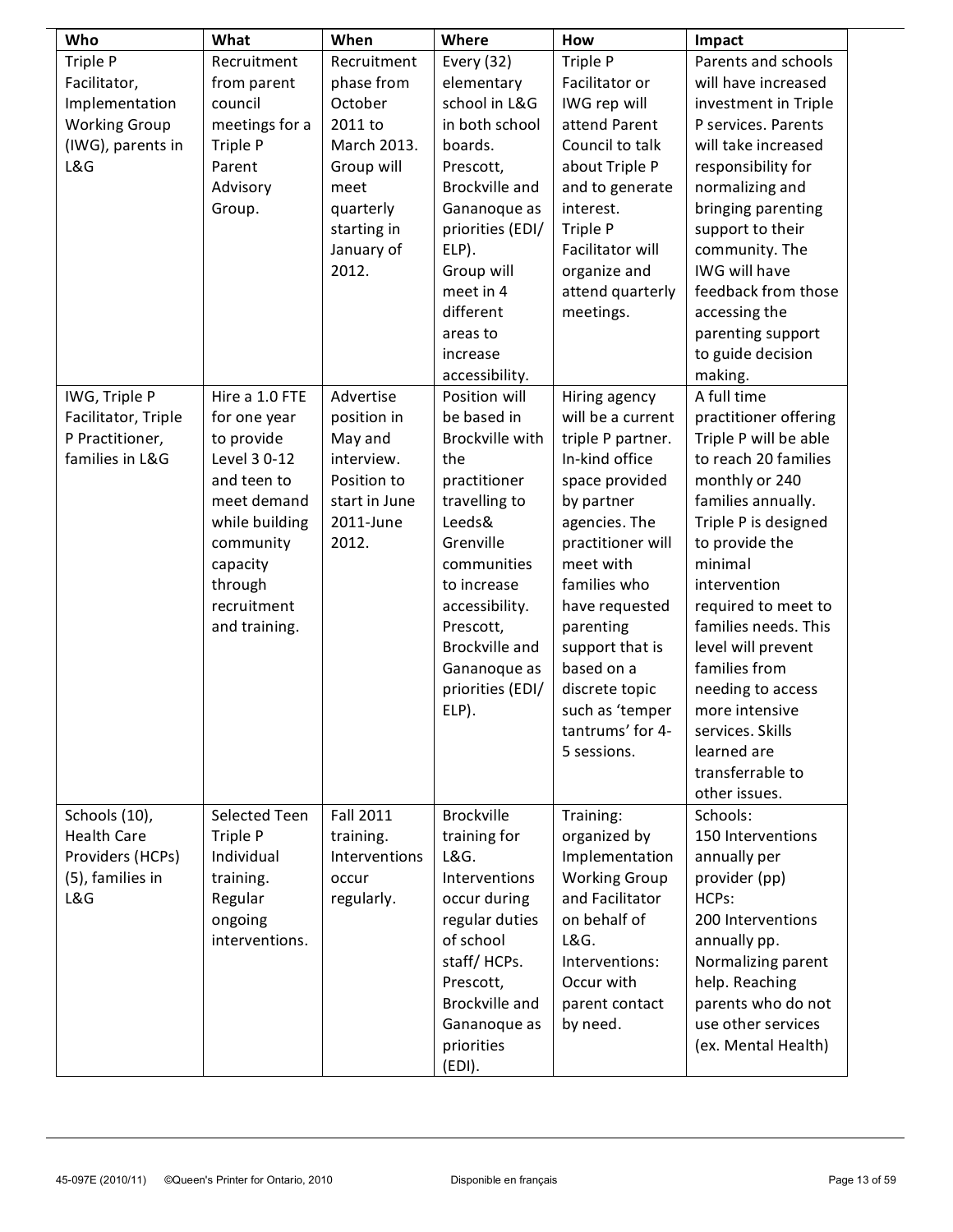| Schools (5),<br>Daycares (5),<br><b>Health Care</b><br>Providers (5),<br>families in L&G                                        | Selected<br>Triple P 0-12<br>Individual<br>training.<br>Regular<br>ongoing<br>interventions.                                                                                                            | <b>Fall 2011</b><br>training.<br>Intervention<br>s occur<br>regularly.                                                                                        | <b>Brockville</b><br>training for<br>L&G.<br>Interventions<br>occur during<br>regular duties<br>of school staff/<br>daycare<br>providers/<br>HCPs.<br>Prescott,<br>Brockville and<br>Gananoque as<br>priorities (EDI/<br>ELP). | Training:<br>organized by<br>Implementation<br><b>Working Group</b><br>and Facilitator<br>on behalf of<br>L&G.<br>Interventions:<br>Occur with<br>parent contact<br>by need.                                                                                                                                                   | Schools:<br>150 Interventions<br>annually pp.<br>HCPs:<br>300 Interventions<br>annually pp.<br>Daycares:<br>150 Interventions<br>annually pp.<br>Normalizing parent<br>help. Reaching<br>parents who do not<br>use other services<br>(ex. Mental Health).                                                                                                                                               |  |
|---------------------------------------------------------------------------------------------------------------------------------|---------------------------------------------------------------------------------------------------------------------------------------------------------------------------------------------------------|---------------------------------------------------------------------------------------------------------------------------------------------------------------|--------------------------------------------------------------------------------------------------------------------------------------------------------------------------------------------------------------------------------|--------------------------------------------------------------------------------------------------------------------------------------------------------------------------------------------------------------------------------------------------------------------------------------------------------------------------------|---------------------------------------------------------------------------------------------------------------------------------------------------------------------------------------------------------------------------------------------------------------------------------------------------------------------------------------------------------------------------------------------------------|--|
| Partner agencies<br>with dieticians<br>and nurses,<br>families in L&G                                                           | Train two<br>practitioners<br>in Lifestyle<br>Triple P.<br>Provide 2<br>groups<br>annually per<br>practitioner<br>trained, after<br>the first year.                                                     | <b>Fall 2012</b><br>training. 2<br>groups co-<br>facilitated in<br>2013.4<br>groups<br>completed<br>in 2014.                                                  | Groups<br>provided in<br>partner agency<br>space in L&G.<br>Prescott,<br>Brockville and<br>Gananoque as<br>priorities (EDI/<br>ELP).                                                                                           | Training:<br>organized by<br>Implementation<br><b>Working Group</b><br>and Facilitator<br>on behalf of<br>L&G.<br>Interventions:<br>Groups to occur<br>annually by<br>trained<br>practitioners.                                                                                                                                | 2 groups annually-<br>10 families per<br>group is 20 families<br>in first year. Double<br>in second year.                                                                                                                                                                                                                                                                                               |  |
| Community<br>volunteers (ex.<br>clergy, retired<br>teachers)(5),<br>schools (5),<br>daycares(5),<br>HCPs(5), families<br>in L&G | <b>Primary Care</b><br>Triple P<br>training (Level<br>3).<br><b>Build capacity</b><br>to provide<br>Level 3 service<br>to families for<br>sustainability<br>after<br>Practitioner<br>term has<br>ended. | Spring 2012<br>training.<br>Service<br>provided by<br>practitioner<br>based on<br>demand<br>within<br>community<br>for this level<br>of parenting<br>support. | Brockville<br>training for<br>L&G.<br>Interventions<br>provided<br>through<br>practitioners<br>agencies.<br>Volunteers<br>provide<br>services in<br>different<br>communities in<br>partner spaces.                             | Volunteers<br>supervised and<br>coordinated by<br>T P Facilitator.<br>Agency staff<br>work with their<br>own agency<br>policies.<br>The practitioner<br>will meet with<br>families who<br>have requested<br>parenting<br>support that is<br>based on a<br>discrete topic<br>such as 'temper<br>tantrums' for 4-<br>5 sessions. | 20 Practitioners<br>offering Level 3<br>Triple P will be able<br>to reach 10 families<br>monthly or 120<br>families annually.<br>Triple P is designed<br>to provide the<br>minimal<br>intervention<br>required to meet to<br>families needs. This<br>level will prevent<br>families from<br>needing to access<br>more intensive<br>services. Skills<br>learned are<br>transferrable to<br>other issues. |  |

d) How do you know there is a need for this project? (i.e. what information and/or research has your organization gathered to identify or confirm the need for your project?) Check applicable boxes below and identify the source of your research and/or attach supporting documents.

 $\boxtimes$  Literature research  $\Box$  Survey(s)  $\Box$  Interview(s)

 $\Box$  Focus group(s)  $\Box$  Other (specify) Local reports and statistics.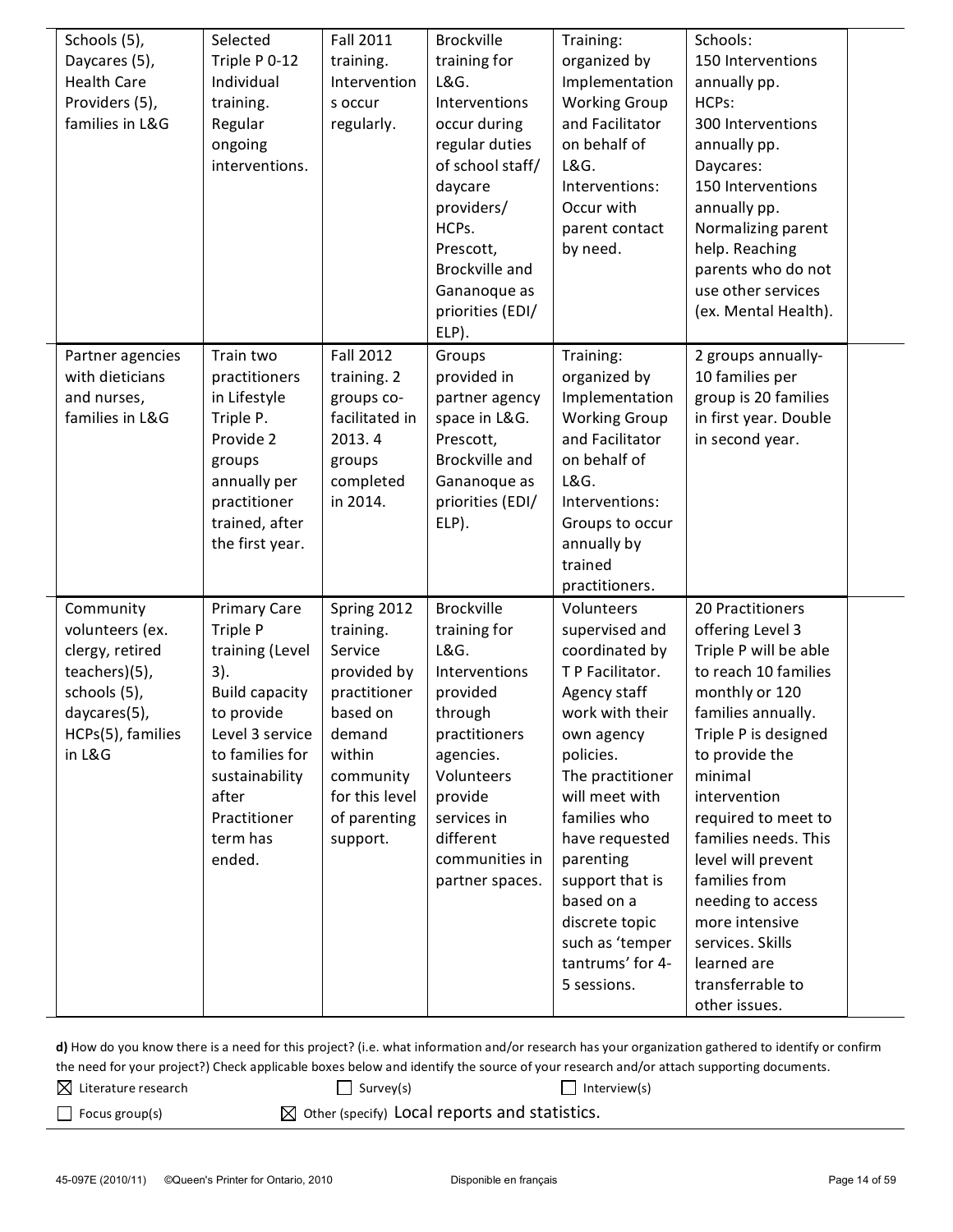Please provide a brief summary of your research findings that supports the need for this project.

# Details of Research can be found in Appendix B: Evidence

Many local reports indicate that our community is in need of "parent education and parent support programs" (Fulton, 2008). The Child and Youth Community Profiles and our commitment to provincial ELP strategies will guide programming. It has been demonstrated that parenting quality is crucial to school readiness.

A comprehensive health promotion approach has been shown to be the most effective way of program delivery. Triple P has the largest body of research demonstrating effectiveness of any existing population-based approach to supporting parenting skills and knowledge.

There were many studies that demonstrated that parenting programs, including Triple P, were very effective in decreasing risk factors and in creating both supportive environments and resiliency. These are essential for supporting mental health. With Triple P, the overarching goal is to enhance the knowledge, skills, and confidence of parents at a whole-of-population level and, in turn, to reduce the prevalence rates of behavioral and emotional problems in children and adolescents.

The evidence indicates that positive parenting strategies support the development of healthy eating practices. Parenting styles were demonstrated as being significant factors in shaping eating behaviours and physical activity levels. Triple P Lifestyle addresses parenting in the context of these health behaviours.

The research summary in support of the need, a comprehensive health promotion approach, mental health promotion and healthy eating can be found in Appendix A.

**e)** Outline the measures or steps taken to ensure that your project will not overlap with, or duplicate, an existing project with similar objectives/outcomes in your community.

By inviting all organizations in Leeds and Grenville to be part of the implementation of Triple P we have eliminated any overlap or duplication of effort and concentrated our combined efforts on an evidence-based population approach to improved parenting skills and outcomes. The communication that supports this occurs at the Every Kid Lead Table which is made up of upper administrators from member organizations. The concept of "the empty chair" at all tables of Every Kid ensures all have opportunity to be involved in the planning, delivery and evaluation of Triple P. The alignment with other networks such as Healthy Communities Partnership, Youth Justice and Safe Communities increases communication and alignment of network members' support to parents.

f) Is your organization aware of the Community Picture being coordinated by your local Healthy Communities Partnership?  $\boxtimes$  Yes  $\Box$  No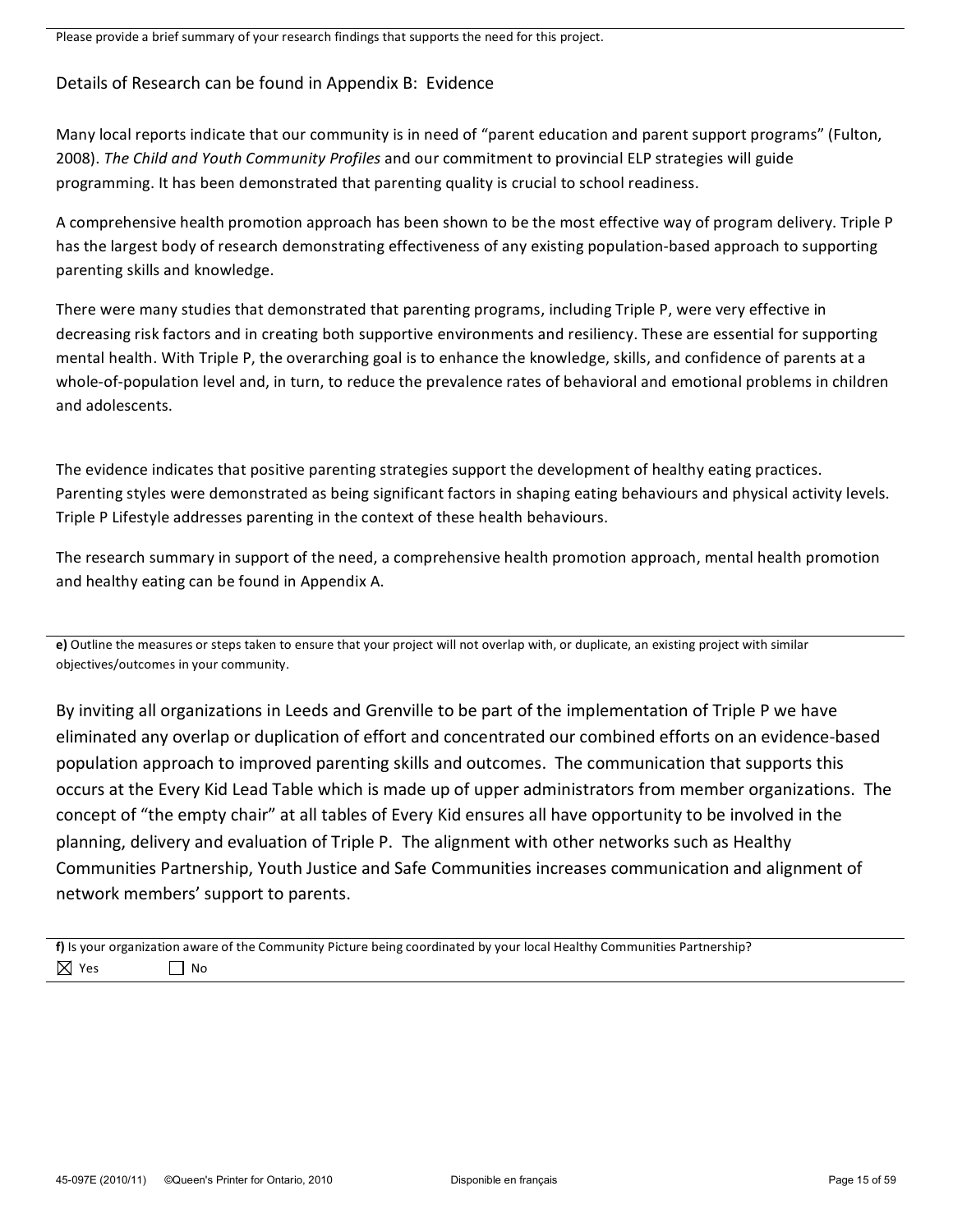**B3.** Indicate how your project will provide value for money (e.g., cost per participant, leveraging other funding, cost is appropriate to the target group).

This project leverages community funding made available to EKIOC by local court to address root causes of criminal behaviour. It also aligns the support of multiple funders including MCYS Community Capacity funding. It consolidates individual member budgets and actions to support positive parenting by integrating planning, service and media initiatives across the Counties. It is anticipated that for every dollar provided through this grant, members of the Triple P initiative of EKIOC will provide a minimum of seven dollars in in-kind and direct funding. Investing in our communities knowledge, skills and language related to positive parenting is a direct investment in our individual and collective futures since success in addressing the six priority areas of Healthy Communities for our kids is dependent on the quality of parenting they receive.

B4. How will your project be supervised and managed? Include number of people designated as project managers and/or supervisors, and their skills, knowledge and expertise.

The overall project will be supervised by the Triple P Facilitator for Leeds&Grenville in coordination with the Implementation Working Group (IWG) for Triple P. The Triple P Facilitator is a trained Triple P practitioner and a Public Health Nurse. The IWG is responsible to Every Kid in Our Community (EKIOC) for Leeds & Grenville. Practitioners are directly supervised by the agency that they work for. Some of these agencies have managers on the IWG and are closely involved with planning. The Facilitator will be the link to planning and implementation for those agencies not able to attend IWG meetings. The facilitator will work with member agencies to ensure quality of services and fidelity to Triple P's service principles.

B5. Describe your project's evaluation plan. For examples of what makes a good project evaluation, please refer to the Glossary of Terms and Resources listed in the 2011-12 HCF Grants Project Stream Program Guidelines. The evaluation should be built into your Work Plan in Section C. *Coming soon to this location!* 

6. Explain how the service provided by your project and the success of the project will be sustained after the approved HCF grant period (e.g., after one year or two years of funding).

Funding provided over the two years of this project provides the foundational structures upon which a sustainable integrated system will function into the future. It provides the front-end training and resources that establish the system in agencies' strategic plans and delivery systems. Ongoing training to cover natural attrition can be maintained as part of normal operating costs. Media processes, products and structures created provide the base for an on-going universal level of understanding of positive parenting and establish a non-stigmatized community understanding of appropriateness of seeking parenting support by future parents. Affiliation agreements are signed annually by each member organization to identify their specific contributions*.!*

Local school boards are unable to completely carry the cost of replacing staff and MCYS funds will be used to support the schools so that their staff can be trained (\$1000/school site=\$10,000 approx.). See project budget for all in-kind budget amounts which reflect members' long term commitment to this initiative.

B7. If your project includes expenses that are considered ineligible for HCF funding and therefore cannot be included in the project budget in section E.1, please list them below and include estimated costs. This information will be used to help us gain a better understanding of the full scope of your project.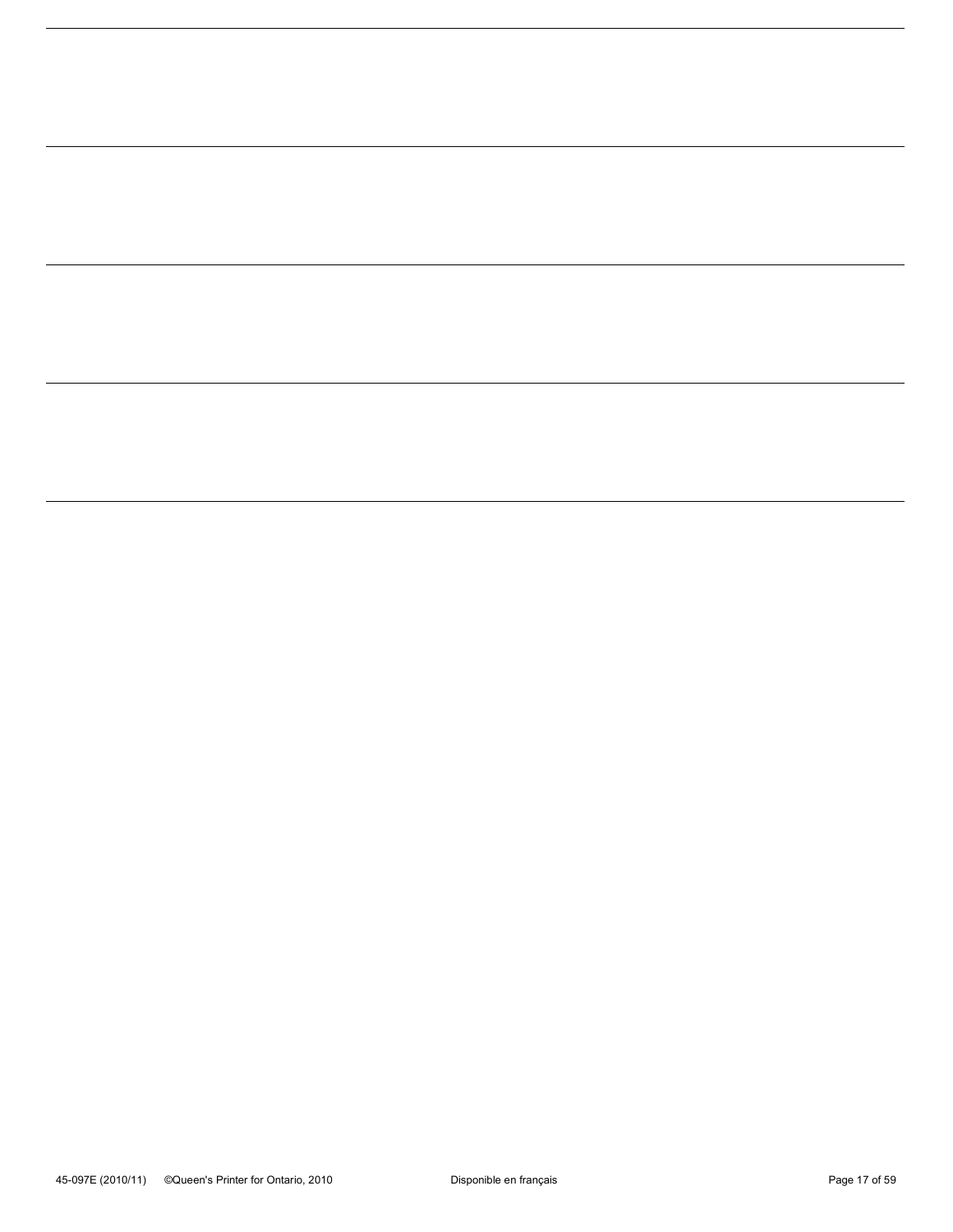# **C.** Work Plan

The work plan is designed to provide the Ministry with a clear idea of how you are going to carry out your project. Your work plan should demonstrate a systematic approach as to how you will accomplish the project including all phases of planning, development, implementation and evaluation. The results and activities identified in this section will be used as benchmarks for you and the Ministry to measure the progress and success of your initiative.

The work plan should be detailed enough that a new project manager could be appointed half way through the implementation phase and could manage the project based on the plan.

| Note: Work plans for two-year projects should account for all of the activities planned for the two year period. |  |
|------------------------------------------------------------------------------------------------------------------|--|
|                                                                                                                  |  |

| <b>Work Plan Phase</b><br>(i.e. planning, development,<br>implementation, evaluation) | <b>Activities</b><br>(What tasks will you undertake to complete this project?) | <b>Start Date</b><br>(yyyy/mm/dd) | Completion<br>Date<br>(yyyy/mm/dd) | Responsibility<br>(Who is in charge of<br>completing the activity/ies?) |
|---------------------------------------------------------------------------------------|--------------------------------------------------------------------------------|-----------------------------------|------------------------------------|-------------------------------------------------------------------------|
| Planning                                                                              | Gather local statistics and reports to                                         | 2011/02/1                         | 2011/02/1                          | Triple P Facilitator                                                    |
|                                                                                       | inform planning (ex. EDI, location of                                          | 5                                 | 8                                  | for Leeds &                                                             |
|                                                                                       | ELP schools, Fulton report, Community                                          |                                   |                                    | Grenville                                                               |
|                                                                                       | Profile) and to develop strategic                                              |                                   |                                    |                                                                         |
|                                                                                       | interventions.                                                                 |                                   |                                    |                                                                         |
|                                                                                       | Create a strategic program plan that                                           | 2011/02/1                         | 2011/02/2                          | Facilitator                                                             |
|                                                                                       | accounts for provider capacity, service                                        | 8                                 | 8                                  |                                                                         |
|                                                                                       | gaps, client accessibility and strategic                                       |                                   |                                    |                                                                         |
|                                                                                       | interventions.                                                                 |                                   |                                    |                                                                         |
|                                                                                       | Contact individual schools and create                                          | 2011/04/1                         | 2011/06/1                          | Facilitator                                                             |
|                                                                                       | a schedule for recruitment of parents.                                         | $\mathbf 0$                       | 5                                  |                                                                         |
|                                                                                       | Identify partner agency to hire                                                | 2011/04/1                         | 2011/04/2                          | Implementation                                                          |
|                                                                                       | temporary staff. Plan salary and hiring                                        | $\mathbf 0$                       | 9                                  | <b>Working Group</b>                                                    |
|                                                                                       | process.                                                                       |                                   |                                    | (IWG)                                                                   |
|                                                                                       | Create a training schedule that                                                | 2011/06/0                         | 2011/06/3                          | Facilitator                                                             |
|                                                                                       | includes each level of training and                                            | 1                                 | 0                                  |                                                                         |
|                                                                                       | dates to contact Triple P International                                        |                                   |                                    |                                                                         |
|                                                                                       | spanning 2011-2014.                                                            |                                   |                                    |                                                                         |
|                                                                                       | Submit proposal to OEYC / Health Unit                                          | 2011/05/0                         | 2011/05/2                          | Facilitator                                                             |
|                                                                                       | (HU) Quality Improvement (QI)                                                  | 1                                 | 7                                  |                                                                         |
|                                                                                       | department for evaluation support.                                             |                                   |                                    |                                                                         |
|                                                                                       | Identify through electronic survey                                             | 2011/10/0                         | 2011/10/3                          | Facilitator                                                             |
|                                                                                       | which agencies/practitioners feel that                                         | 3                                 | 1                                  |                                                                         |
|                                                                                       | refresher workshops would be helpful.                                          |                                   |                                    |                                                                         |
|                                                                                       | Identify which professionals would                                             | 2012/05/0                         | 2012/06/2                          | <b>IWG</b>                                                              |
|                                                                                       | benefit from information sessions and                                          | $\mathbf{1}$                      | 5                                  |                                                                         |
|                                                                                       | create a plan.                                                                 |                                   |                                    |                                                                         |
|                                                                                       | Survey partner agency managers                                                 | 2012/02/1                         | 2012/06/1                          | Facilitator                                                             |
|                                                                                       | electronically to identify needs for                                           | 5                                 | 5                                  |                                                                         |
|                                                                                       | manager support workshops and                                                  |                                   |                                    |                                                                         |
|                                                                                       | create a plan.                                                                 |                                   |                                    |                                                                         |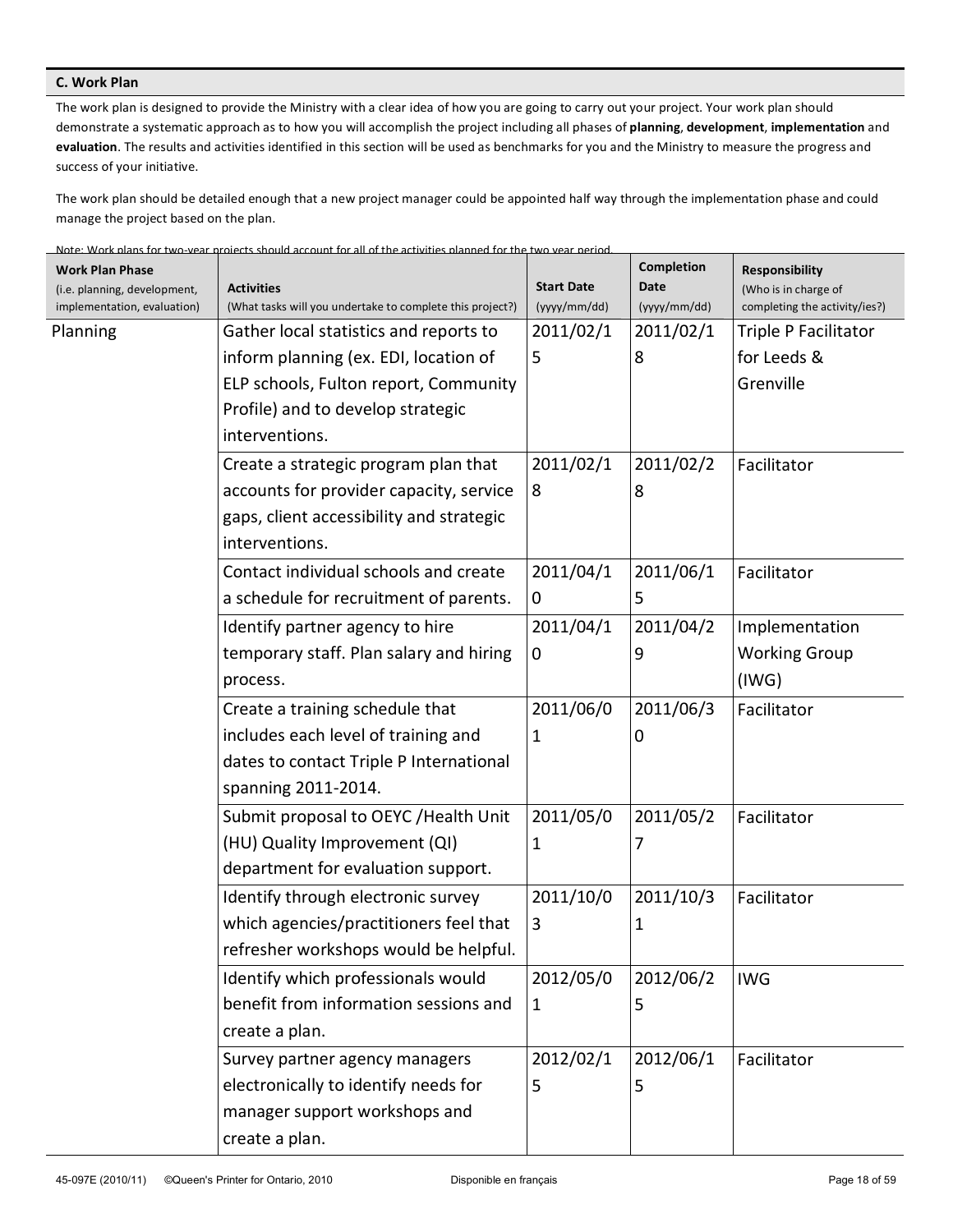|             | Develop a media plan considering                         | 2011/07/0    | 2011/09/0    | Facilitator     |
|-------------|----------------------------------------------------------|--------------|--------------|-----------------|
|             | funding, provincial resources, target                    | 1            | 1            |                 |
|             | populations, media research.                             |              |              |                 |
| Development | Contact partners and venues to                           | 2011/03/0    | 2014/10/3    | Facilitator     |
|             | confirm space, practitioners, childcare, $\vert 1 \vert$ |              | 1            |                 |
|             | and transportation for program re:                       |              |              |                 |
|             | strategic program plan.                                  |              |              |                 |
|             | Develop a powerpoint presentation                        | 2011/07/1    | 2011/09/0    | Facilitator     |
|             | for school council meetings.                             | 5            | $\mathbf{1}$ |                 |
|             | Develop job description for temporary                    | 2011/04/1    | 2011/05/1    | <b>IWG</b>      |
|             | FTE. Create advertisement for                            | 5            | 5            |                 |
|             | position. Confirm dates, locations and                   |              |              |                 |
|             | participants for interviews.                             |              |              |                 |
|             | Recruit participants and organize                        | 2011/05/1    | 2011/10/3    | Facilitator     |
|             | training details for Selected Teen and                   | 5            | 1            |                 |
|             | 0-12 Level 2 Individual                                  |              |              |                 |
|             | training.                                                |              |              |                 |
|             | Recruit participants and organize                        | 2012/01/1    | 2012/03/0    | Facilitator     |
|             | training details for Lifestyle                           | 5            | 1            |                 |
|             | TP.                                                      |              |              |                 |
|             | Recruit participants and organize                        | 2011/11/1    | 2012/03/0    | Facilitator     |
|             | training details for Primary Care                        | 5            | 1            |                 |
|             | TP.                                                      |              |              |                 |
|             | Develop evaluation components for                        | 2011/06/1    | 2013/06/1    | Facilitator     |
|             | each individual project (10).                            | 5            | 5            |                 |
|             | Develop content of practitioner                          | 2011/12/1    | 2013/04/1    | Facilitator     |
|             | workshops, professional (ex. dentists,                   | 5            | 5            |                 |
|             | judicial) information sessions and                       |              |              |                 |
|             | manager support meetings.                                |              |              |                 |
|             | Confirm dates for media plan with                        | 2011/09/0    | 2011/10/0    | Facilitator, HU |
|             | partners and media outlets. Ensure                       | $\mathbf{1}$ | 1            | Creative Team   |
|             | resources are ready for use.                             |              |              |                 |
|             | Recruit participants and organize                        | 2011/06/1    | 2011/09/0    | Facilitator     |
|             | training details for Family Transitions,                 | 5            | 1            |                 |
|             | and Enhanced TP training.                                |              |              |                 |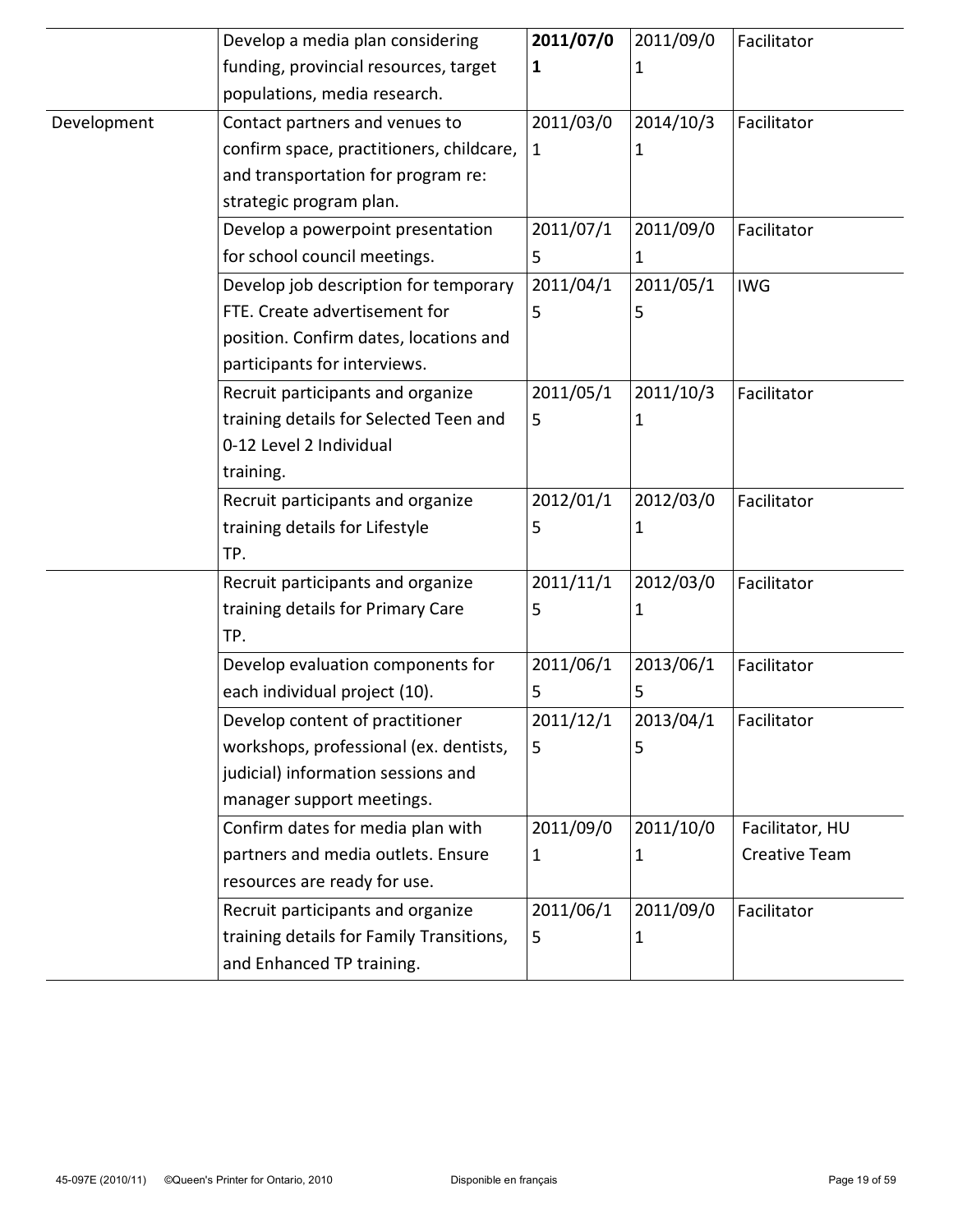| <b>Work Plan Phase</b><br>(i.e. planning, development,<br>implementation, evaluation) | <b>Activities</b><br>(What tasks will you undertake to complete this project?) | <b>Start Date</b><br>(yyyy/mm/dd) | Completion<br>Date<br>(yyyy/mm/dd) | Responsibility<br>(Who is in charge of<br>completing the activity/ies?) |
|---------------------------------------------------------------------------------------|--------------------------------------------------------------------------------|-----------------------------------|------------------------------------|-------------------------------------------------------------------------|
| Development                                                                           | Create components of an Elementary                                             | 2011/03/1                         | 2012/06/3                          | <b>IWG</b>                                                              |
|                                                                                       | School, High School, Health Care                                               | 5                                 | 0                                  |                                                                         |
|                                                                                       | Provider, Workplace, and Daycare                                               |                                   |                                    |                                                                         |
|                                                                                       | Project Plan.                                                                  |                                   |                                    |                                                                         |
| Implementation                                                                        | Deliver Triple P programming as per                                            | 2011/09/0                         | 2014/12/3                          | Facilitator,                                                            |
|                                                                                       | strategic program plan.                                                        | 1                                 | 1                                  | Community                                                               |
|                                                                                       |                                                                                |                                   |                                    | Partners                                                                |
|                                                                                       | Attend parent council meetings for                                             | 2011/10/0                         | 2013/03/0                          | <b>IWG</b>                                                              |
|                                                                                       | recruitment of parents                                                         | 1                                 | $\mathbf{1}$                       |                                                                         |
|                                                                                       | <b>Facilitate Parent Advisory</b>                                              | 2012/01/0                         | 2014/12/3                          | Facilitator                                                             |
|                                                                                       | Council                                                                        | 1                                 | 1                                  |                                                                         |
|                                                                                       | Hire 1 FTE (temporary) to deliver TP                                           | 2011/06/0                         | 2012/06/1                          | <b>IWG</b>                                                              |
|                                                                                       | and implement service.                                                         | 1                                 | 5                                  |                                                                         |
| Implementation                                                                        | Implement training courses in Leeds&                                           | 2011/09/1                         | 2013/03/3                          | Facilitator                                                             |
|                                                                                       | Grenville and send staff to provincial                                         | 5                                 | 1                                  |                                                                         |
|                                                                                       | training.                                                                      |                                   |                                    |                                                                         |
|                                                                                       | Implement evaluation plan to collect                                           | 2012/01/1                         | 2013/09/0                          | Facilitator                                                             |
|                                                                                       | data.                                                                          | 5                                 | 1                                  |                                                                         |
|                                                                                       | Implement content of practitioner                                              | 2012/06/1                         | 2014/06/1                          | Facilitator                                                             |
|                                                                                       | workshops, professional information                                            | 5                                 | 5                                  |                                                                         |
|                                                                                       | sessions and manager support                                                   |                                   |                                    |                                                                         |
|                                                                                       | meetings.                                                                      |                                   |                                    |                                                                         |
|                                                                                       | Implement media plan                                                           | 2011/10/0                         | 2011/12/3                          | Facilitator, HU                                                         |
|                                                                                       |                                                                                | $\mathbf{1}$                      | $\mathbf{1}$                       | Media                                                                   |
|                                                                                       |                                                                                |                                   |                                    | Consultant                                                              |
|                                                                                       | Implement the Elementary School,                                               | 2011/08/2                         | 2013/09/3                          | Facilitator                                                             |
|                                                                                       | High School, Health Care Provider,                                             | 4                                 | 0                                  |                                                                         |
|                                                                                       | Workplace and Daycare Provider                                                 |                                   |                                    |                                                                         |
|                                                                                       | Project plan.                                                                  |                                   |                                    |                                                                         |
| Evaluation                                                                            | Analyze data collected.                                                        | 2012/06/3                         | 2013/11/0                          | Facilitator, OEYC                                                       |
|                                                                                       |                                                                                | 0                                 | 1                                  | DAC/HU QI                                                               |
|                                                                                       |                                                                                |                                   |                                    | department.                                                             |
|                                                                                       |                                                                                |                                   |                                    |                                                                         |
|                                                                                       | Write evaluation report                                                        | 2012/08/3                         | 2014/01/1                          | Facilitator, OEYC                                                       |
|                                                                                       |                                                                                | $\mathbf{1}$                      | 5                                  | DAC/HU QI                                                               |
|                                                                                       |                                                                                |                                   |                                    | Department                                                              |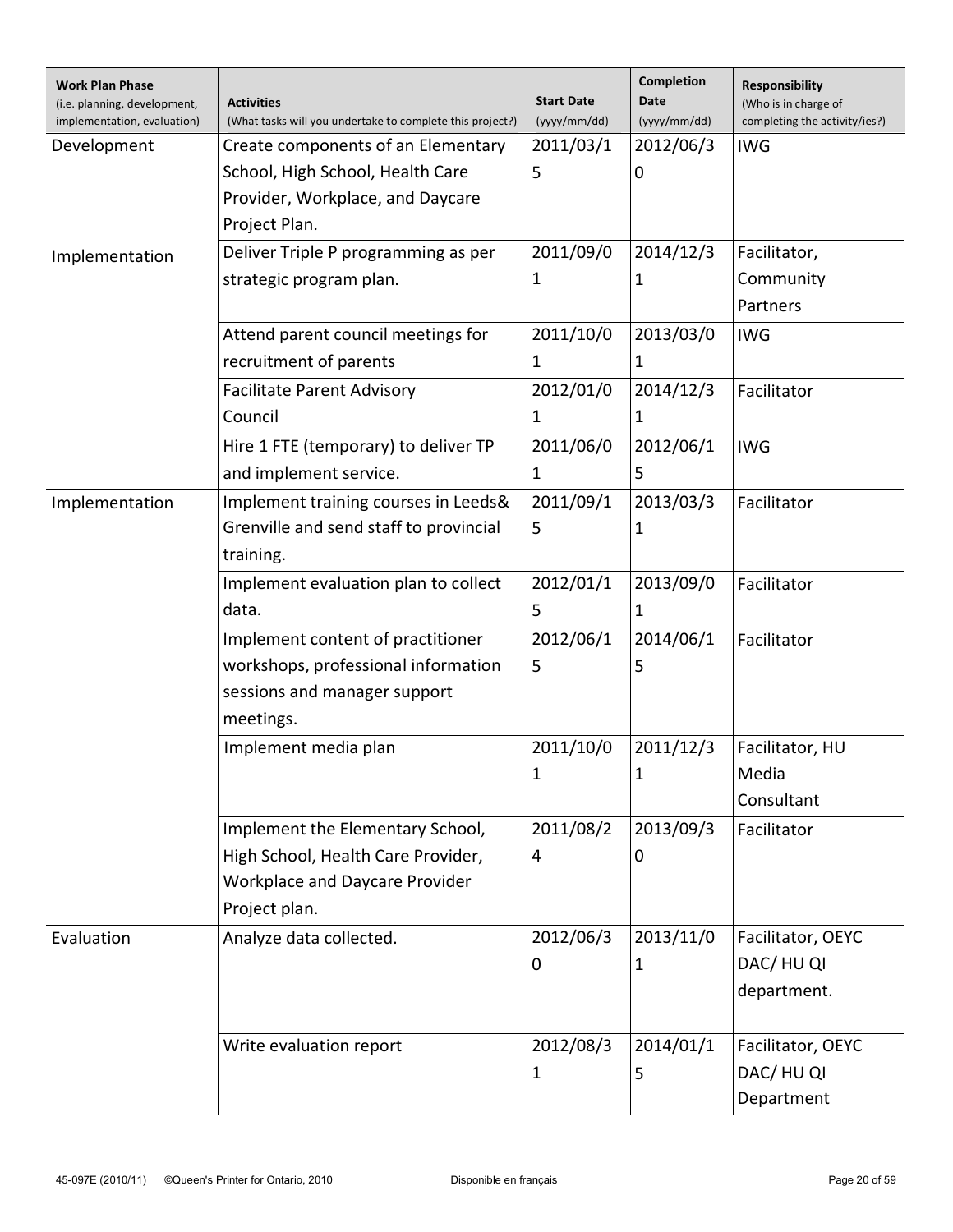| Communicate results to community      | 2012/11/3   | 2014/04/1    | Facilitator    |
|---------------------------------------|-------------|--------------|----------------|
| partners, Every Kid in Our Community, | $\mathbf 0$ | 5            |                |
| <b>IWG, Parent Advisory</b>           |             |              |                |
| Committee.                            |             |              |                |
| Integrate results into                | 2012/08/3   | 2014/03/3    | IWG, Communtiy |
| planning.                             | 1           | $\mathbf{1}$ | Partners,      |
|                                       |             |              | <b>EKIOC</b>   |
|                                       |             |              |                |
|                                       |             |              |                |
|                                       |             |              |                |
|                                       |             |              |                |
|                                       |             |              |                |
|                                       |             |              |                |

Use extra pages if needed.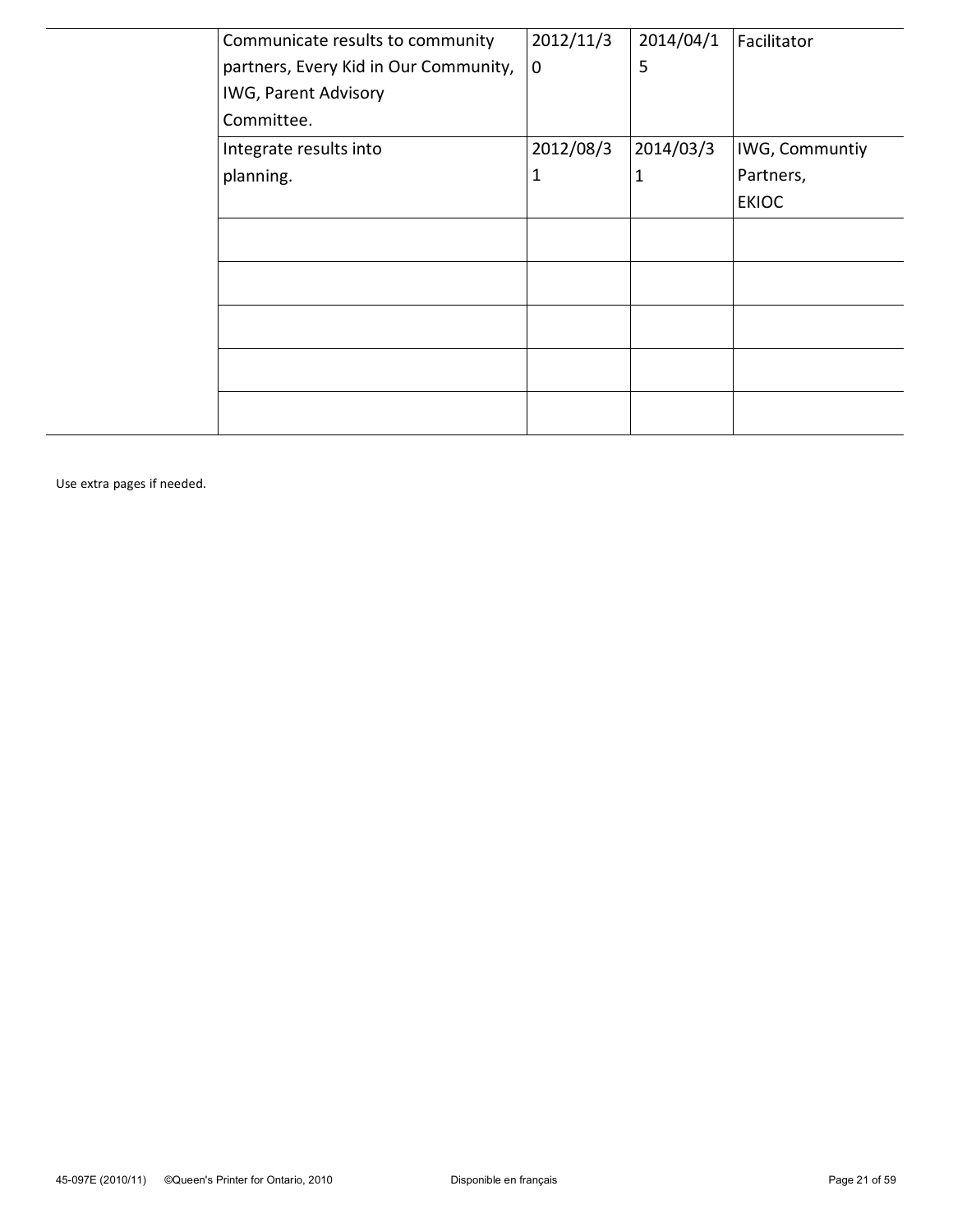# **D. Performance Measures**

D1. Measurable outputs. Provide a concise list of the measurable results to which this project will be held accountable. Measurable outputs include the number of activities that will take place and/or the number of people who will benefit from the project. The following questions will help frame what is required - How many people will directly benefit from the project? How many activities will take place? What tools or resources will be produced?

Possible measurable outputs include:

- 
- 
- 
- Number of types of communication materials
- (i.e. 2 brochures to 100 participants, etc.)
- Number of partnerships **Rightson Community Community** R Number of participants **Rightson Community Community** Pumber of workshops
	-
	-
- 
- Number of people trained The R Number of new plans produced a Number of community meetings
- Number of focus groups held **Research 2000** Number of volunteers engaged **Research 2000** Number of tools or resources created

| <b>Measurable Outputs</b>        | <b>Number</b> | <b>Description</b>                                 |
|----------------------------------|---------------|----------------------------------------------------|
| e.g., Number of participants     | 175           | Low income youth ages 11 to 15 years               |
| Number of child interventions    | 1000          | Children 0-18 affected through interventions       |
| Parent Advisory Council Mtgs     | 8             | 2012-4 mtgs, 2013-4 mtgs, (11 parent reps on PAC)  |
| Number of tip sheets distributed | 1000          | Tip sheet given to family during intervention      |
| Number of Practitioners Trained  | 80            | Teachers, EAs, ECEs, doctors, nurses, volunteers.  |
| One FTE for service provision    | 240           | Families receive Level 3 Primary Care 0-12 & TeenP |
| Number of new partners           | 10            | Schools, daycares, HCPs, volunteers                |
|                                  |               |                                                    |

D2. Impact/change. Provide a description of outcomes that cannot be easily measured, but are important to understanding the success of the project.

Possible impacts include, but are not limited to:

- Greater awareness of the risks associated with tobacco use The Greater exposure to the outdoors

- Knowledge of healthy eating techniques **Reduction** in social isolation in social isolation

- Increased exposure to physical activity **Research activity Research Activity** Activity Activity Activity Activity Activity Activity Activity Activity Activity Activity Activity Activity Activity Activity Activity Activit

- 
- Exposure to positive role models **Rights and Community School and Leadership** skills development
- Knowledge of safety and injury prevention techniques **Rimanced confidence in sport skills/participation**

- 
- New exposure to a recreational activity **Report Capacity Activity** Capacity building for staff, organization, or community
	-

| $11 - 111 =$                                | Docitive pesociation with boolthy foods                                                    |
|---------------------------------------------|--------------------------------------------------------------------------------------------|
| Impact/Change                               | <b>Description</b>                                                                         |
| e.g., Increased knowledge of healthy eating | A recipe contest and weekly healthy cooking classes will increase the knowledge of 175 low |
| techniques                                  | income youth ages 11 to 15 years.                                                          |
|                                             | The Public Health Unit is a tri-county agency. The training of staff and                   |
| Increased knowledge of Triple P             | the media campaign will have an impact on staff working with families in                   |
| parenting strategies in                     | Lanark County. Knowledge exchange among school staff will build                            |
| communities beyond Leeds-                   | capacity for delivery of Triple P beyond the boundaries of Leeds-                          |
| Grenville.                                  | Grenville.                                                                                 |
| Parents receive knowledge and               |                                                                                            |
| build skills r/t nutrition, physical        | Lifestyle Triple P teaches positive parenting styles in a way that these                   |
| activity and positive parenting.            | skills/knowledge can be generalized to other areas of family functioning.                  |
| Community saturation of Triple P            | Common messaging among professionals and word-of-mouth                                     |
| messages and the normalization of           | advertising by parents along with extensive community training will                        |
| receiving parenting support.                | allow for a cohesive and acceptable system of parent support.                              |
| Increased parenting satisfaction            | Triple P measures parent satisfaction pre and post intervention. These                     |
| and improved family                         | components support general family mental health and positive                               |
| relationships.                              | environments.                                                                              |
|                                             |                                                                                            |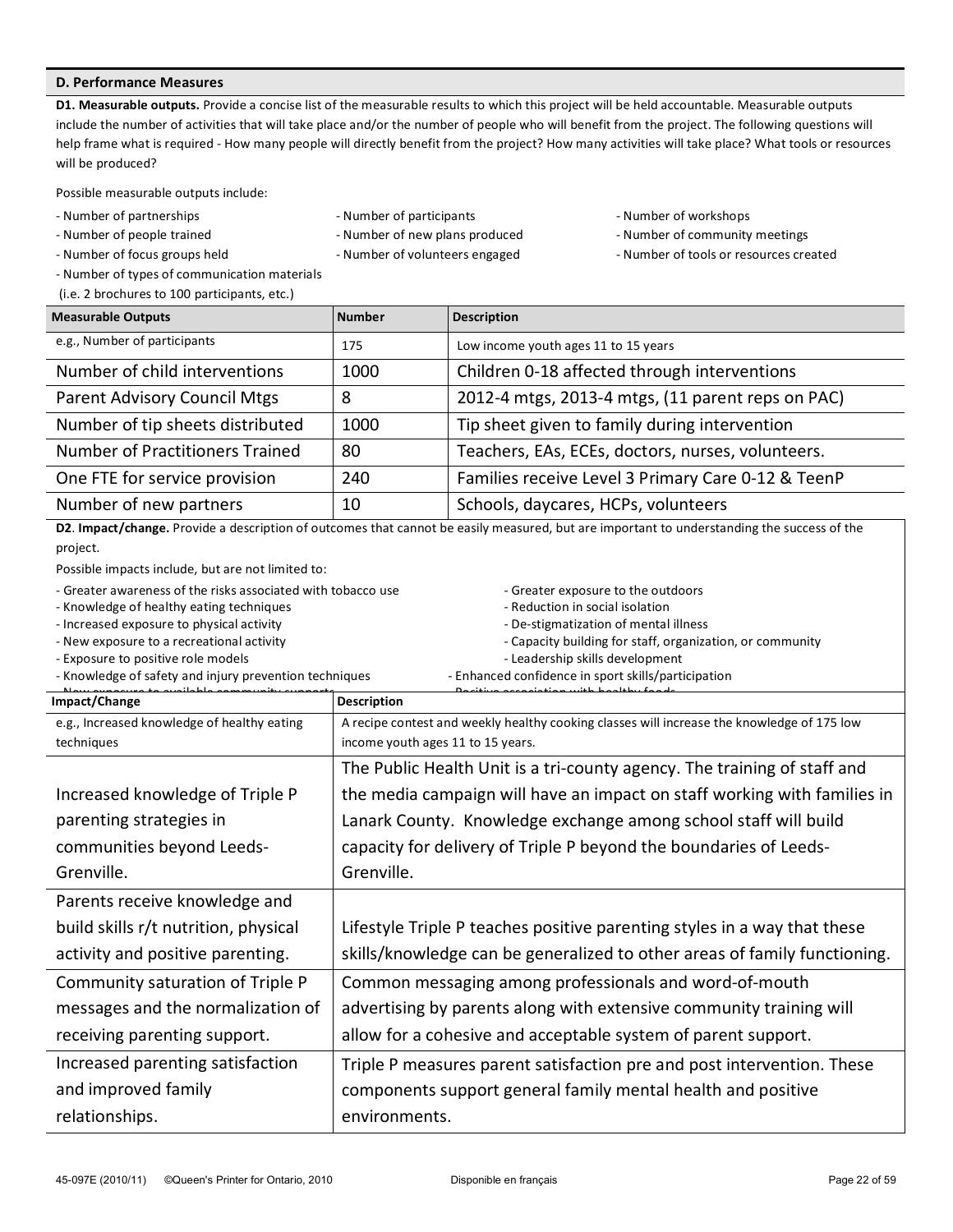| D3. Challenges to achieving outcomes. Provide a description of the challenges that may affect achievement of your outcomes. |
|-----------------------------------------------------------------------------------------------------------------------------|
| Back fill costs/available days for training and accreditation for school boards and health care providers.                  |
| Rural realities including lack of transportation, lack of local media outlets (main ones in major centres outside           |
| area), low literacy levels of parents, negative stigma around accessing parenting supports, limited staffing                |
| capacity of local agencies to provide practitioner time.                                                                    |